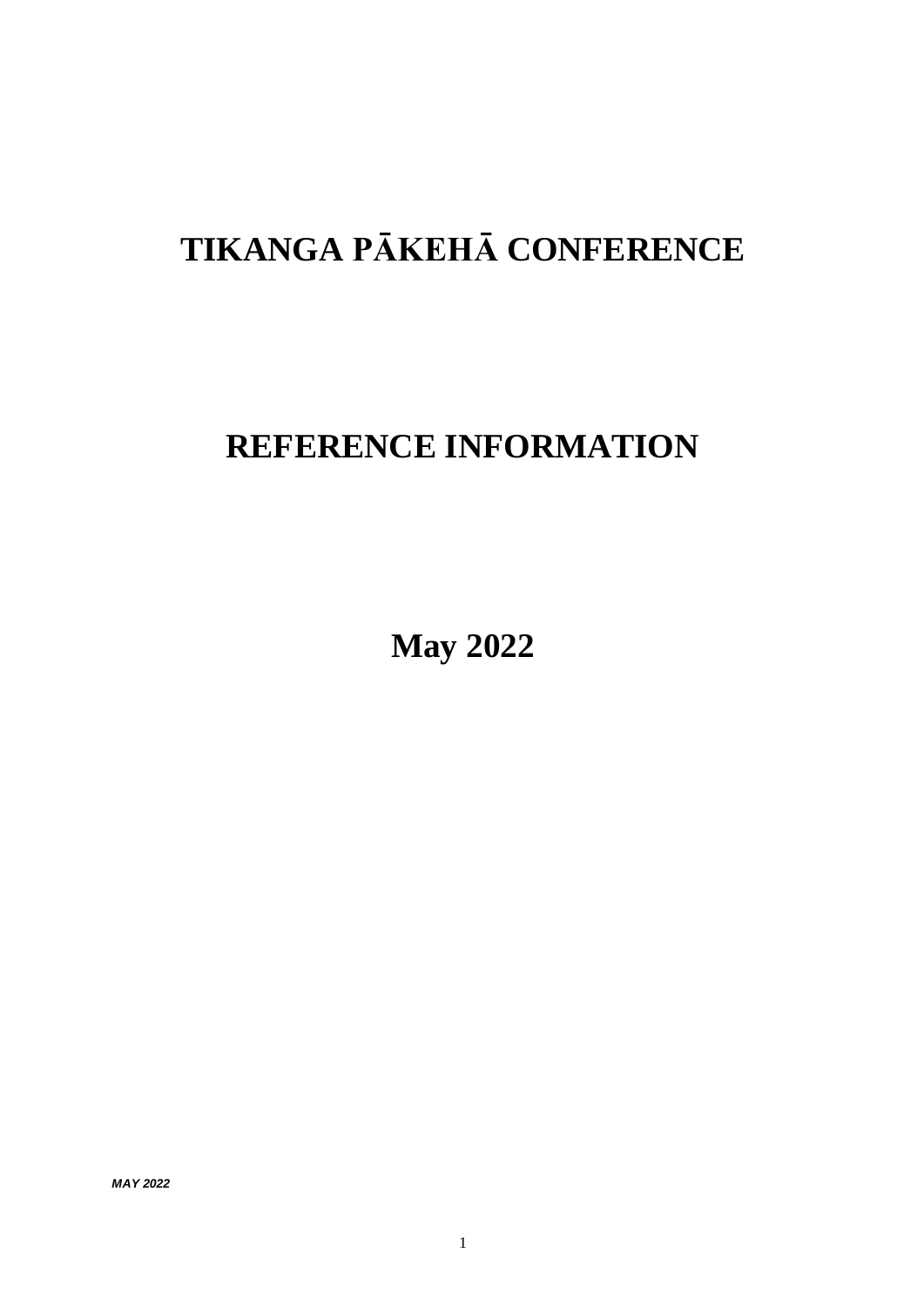## **CONTENTS**

| 1                                                                        |                                                              |  |  |
|--------------------------------------------------------------------------|--------------------------------------------------------------|--|--|
| $\overline{2}$                                                           |                                                              |  |  |
| 3                                                                        |                                                              |  |  |
| $\overline{4}$                                                           |                                                              |  |  |
|                                                                          | (1)                                                          |  |  |
|                                                                          |                                                              |  |  |
|                                                                          | (3) Voting for Standing Committee of General Synod/te Hinota |  |  |
|                                                                          |                                                              |  |  |
| 5                                                                        |                                                              |  |  |
| 6                                                                        |                                                              |  |  |
|                                                                          |                                                              |  |  |
|                                                                          |                                                              |  |  |
| 1                                                                        |                                                              |  |  |
| 2                                                                        |                                                              |  |  |
|                                                                          |                                                              |  |  |
|                                                                          |                                                              |  |  |
| 1                                                                        |                                                              |  |  |
| $\overline{2}$                                                           |                                                              |  |  |
| 3                                                                        |                                                              |  |  |
| $\overline{4}$                                                           |                                                              |  |  |
| 5                                                                        |                                                              |  |  |
| 6                                                                        |                                                              |  |  |
| 7                                                                        |                                                              |  |  |
|                                                                          |                                                              |  |  |
| $\mathbf{1}$                                                             |                                                              |  |  |
| 2                                                                        | Procedures for Creating a Regulation for Common Practice  22 |  |  |
| 3                                                                        |                                                              |  |  |
|                                                                          |                                                              |  |  |
|                                                                          |                                                              |  |  |
|                                                                          |                                                              |  |  |
| 1                                                                        |                                                              |  |  |
|                                                                          |                                                              |  |  |
| <b>Schedule of Prior TPC Resolutions No Longer Included in Reference</b> |                                                              |  |  |
| 25                                                                       |                                                              |  |  |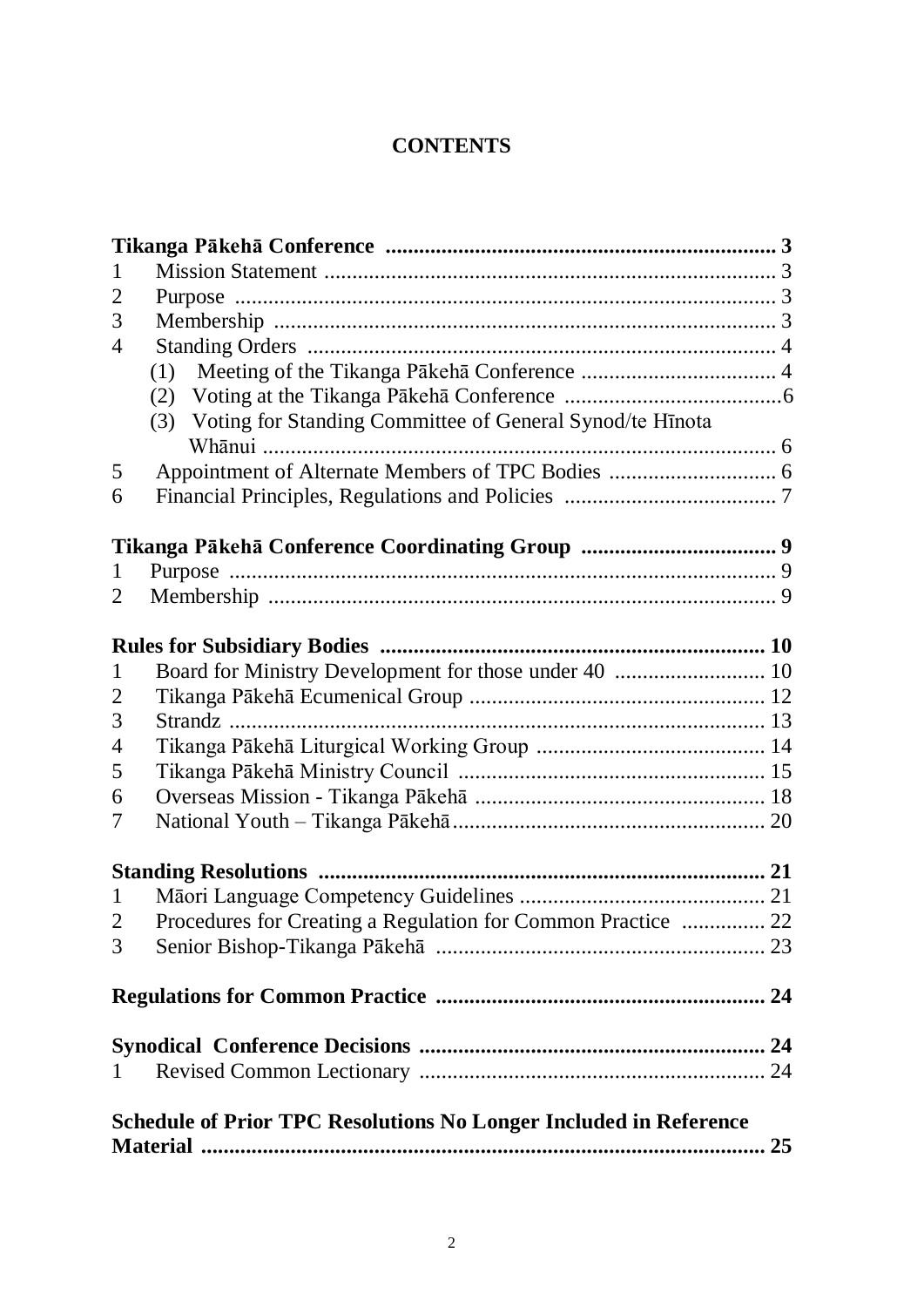## **TIKANGA PĀKEHĀ CONFERENCE (TPC)**

## **1 MISSION STATEMENT**

The Tikanga Pākehā Conference exists

- (1) To foster the mission of the Church in accord with the ACC Mission Statement within the life of the New Zealand Dioceses (also refer to Canon XX11 of The Tikanga Pākehā Conference).
- (2) To consider a particular proposal which is intended to become a binding regulation in all the New Zealand Dioceses of the Anglican Church in Aotearoa, New Zealand and Polynesia
- (3) To consider in all appropriate matters whether the proposed decision will help us as Tikanga Pākehā to be a better partner

## **2 PURPOSE**

When the TPC meets to foster the mission of the Church it is working:

- (1) To encourage consensus and to represent Tikanga Pākehā views
- (2) To discuss and share knowledge on issues of interest to Tikanga Pākehā
- (3) To establish, fund and monitor Tikanga Pākehā ministry bodies
- (4) To fulfil tasks given to it by General Synod/te Hīnota Whānui

## **3 MEMBERSHIP**

- (1) Each Diocese shall by 1 January of each alternate year dating from the year of our Lord 2014, notify the Tikanga Pākehā Conference Administrator who, from their Diocese, will be the members of the TPC.
- (2) The number and house of TPC members from each Diocese shall be the same as for General Synod.
- (3) The term of office for TPC members shall be the same as for General Synod.
- (4) It is recommended that each Diocese establishes legislation to enable TPC members to be appointed for that Diocese.

## **4 STANDING ORDERS**

#### **(1) Meeting of the Tikanga Pākehā Conference**

(a) Frequency: The Tikanga Pākehā Conference will meet at least prior to the gathering of each General Synod/te Hīnota Whānui and additional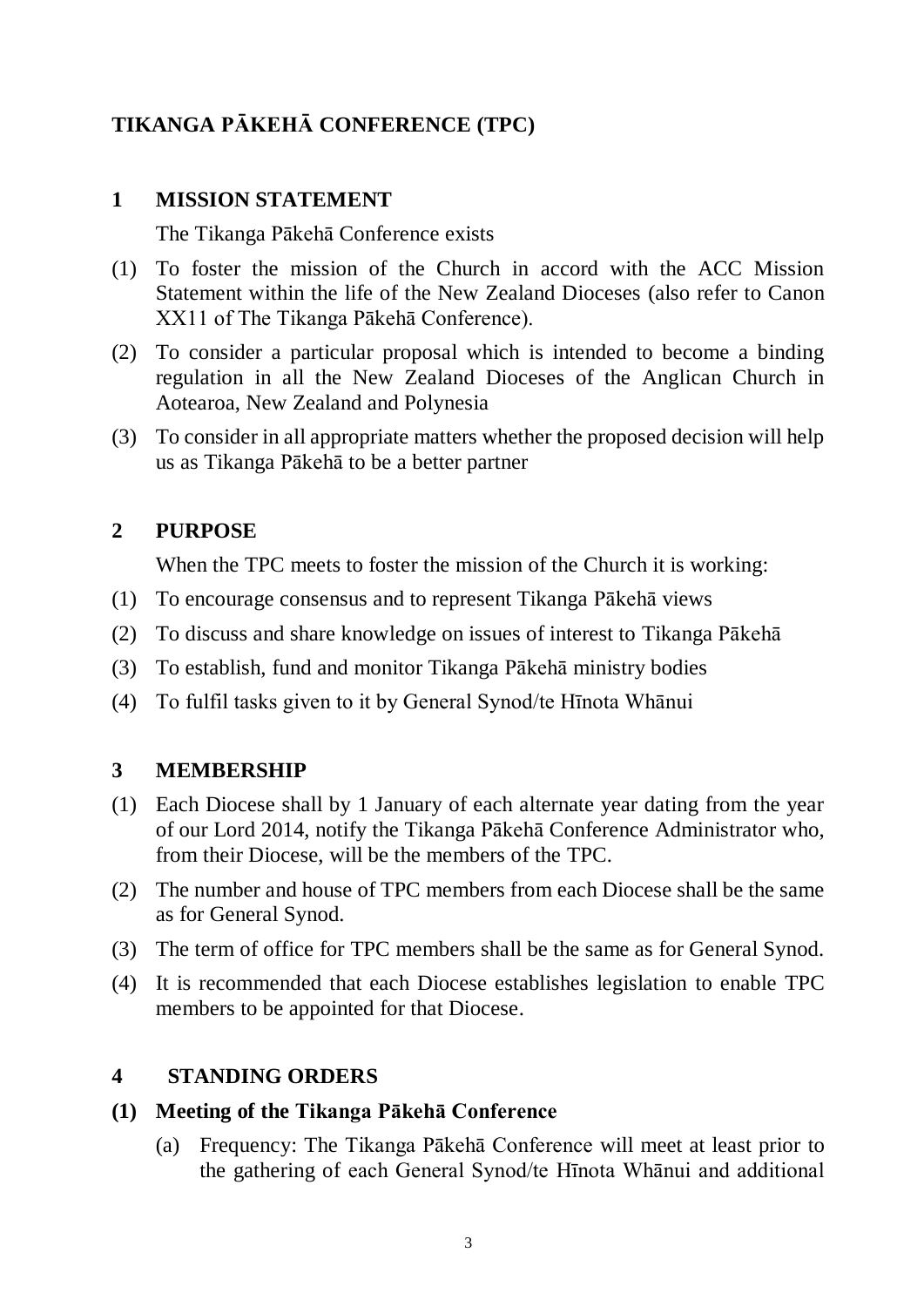forums of Tikanga Pākehā to be called as needed by the TPC Coordinating Group (TPCCG).

- (b) Mode: The Tikanga Pākehā Conference will usually meet in conjunction with and in the same place, or by use of the same media, as the General Synod/te Hīnota Whānui. When additional forums are needed, TPCCG can specify the mode of the meeting.
- (c) The Diocesan Registrars/Secretaries/Managers may attend if not representatives.
- (d) The Tikanga Pākehā Conference Administrator will attend the Tikanga Pākehā Conference and have a right to speak.
- (e) (i) The following officers of the Anglican Church in Aotearoa, New Zealand and Polynesia are welcome, at their own expense, as Observers to the Tikanga Pākehā Conference:

Executive Officer, Te Kotahitanga

Executive Director of the Anglican Schools' Office

General Secretary of the Anglican Church in Aotearoa, New Zealand and Polynesia

Media Staff of the Anglican Church in Aotearoa, New Zealand and Polynesia

National Youth Facilitator for the New Zealand Dioceses

Pākehā Dean of The College of St John's the Evangelist

Manukura of The College of St John's the Evangelist

Strandz Enabler

Social Justice Commissioner of the Anglican Church in Aotearoa, New Zealand and Polynesia

- (ii) Observers may be invited to speak on issues relating to their areas of mission/ministry.
- (iii) Other observers may be given an opportunity to speak upon resolution of the Conference.
- (f) The Senior Bishop of Tikanga Pākehā shall convene the Tikanga Pākehā Conference and preside throughout and at any time delegate the chairing or facilitation to another person/s.
- (g) (i) The quorum of the Tikanga Pākehā Conference shall be one quarter of the total membership of the Tikanga Pākehā Conference provided that in such number each house and each diocese shall be represented.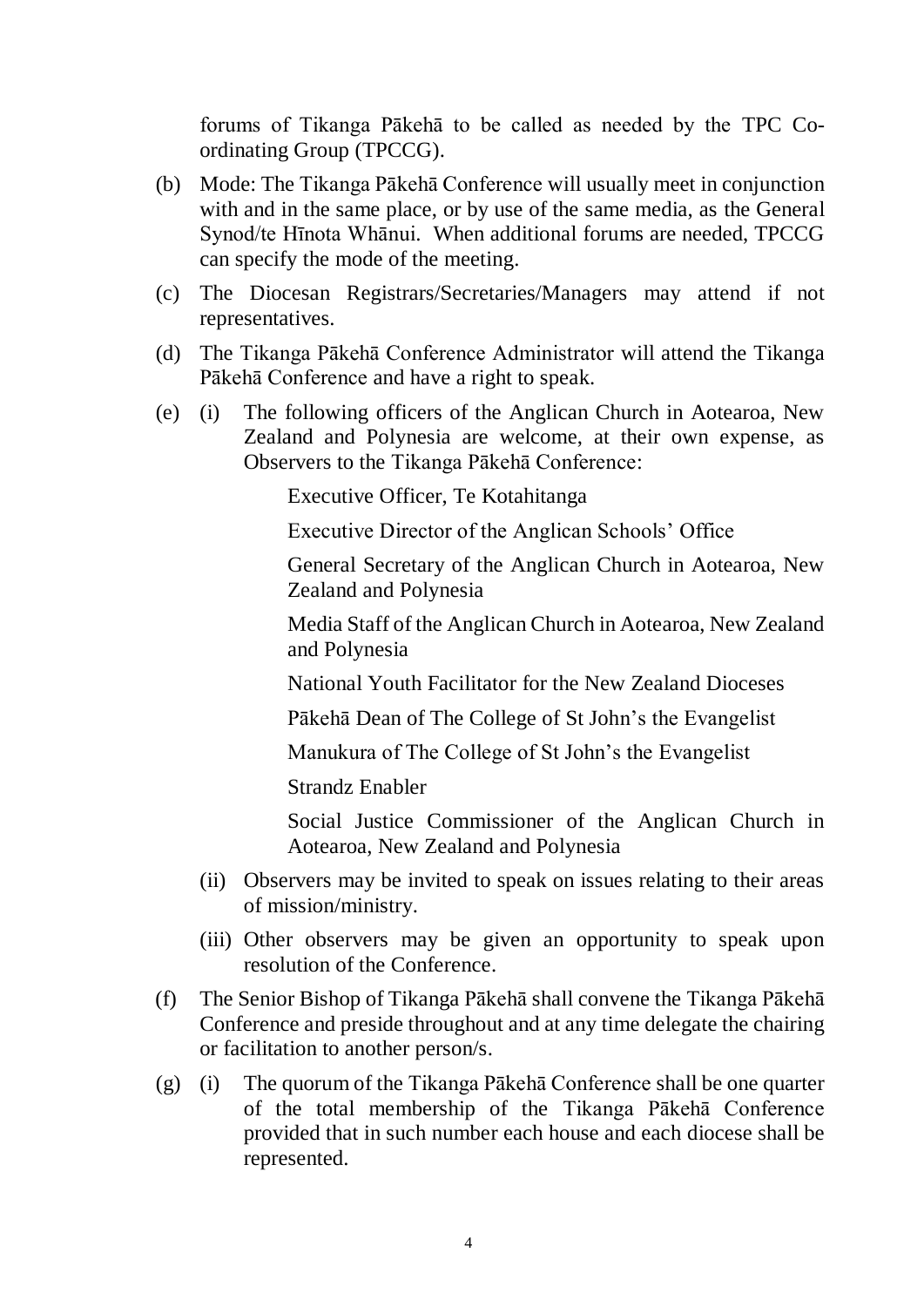- (ii) If at the expiration of an hour after the time appointed for a sitting there is not a quorum present, the President shall adjourn the meeting until the time appointed for the next sitting.
- (iii) If any Diocesan Bishop or some person duly appointed by the Bishop shall have notified the Senior Bishop of the inability of all members of that Diocese to be present it shall be competent for the Tikanga Pākehā Conference to proceed to its business.
- (h) Four weeks before any Tikanga Pākehā Conference meeting, the Tikanga Pākehā Conference Administrator shall send the following to all members of the Tikanga Pākehā Conference:
	- (i) Appropriate Reports
	- (ii) Budgets
	- (iii) Financial Statements of Tikanga Pākehā Conference
	- (iv) Requests for Support for programmes ) of any Anglican or
	- (v) Request for support of Committees ) ecumenical group or
		-
	- (vi) Request for support of Commissions ) persons
- (i) All proposals/financial requests will require a statement of:
	- (i) Purpose/Goal
	- (ii) Mission Statement
	- (iii) Objectives and evaluation regarding meeting of goals
	- (iv) Financial assistance required
	- (v) Budget
	- (vi) Annual report and financial report, if an established group
	- (vii) Length of time for which requested support is expected to continue

#### **(2) Voting at the Tikanga Pākehā Conference**

- (a) There shall be one vote per diocese with the proviso that the minimum numbers required to pass a vote be four 'ayes' plus one abstention.
- (b) When in Synodical Conference the voting shall be by houses.
- (c) When it is proposed that the Tikanga Pākehā Conference constitute itself a Synodical Conference in order to consider a particular proposal which is intended to become a binding regulation for all the Dioceses, the Motion to constitute the Synodical Conference shall require the agreement of all the New Zealand Dioceses.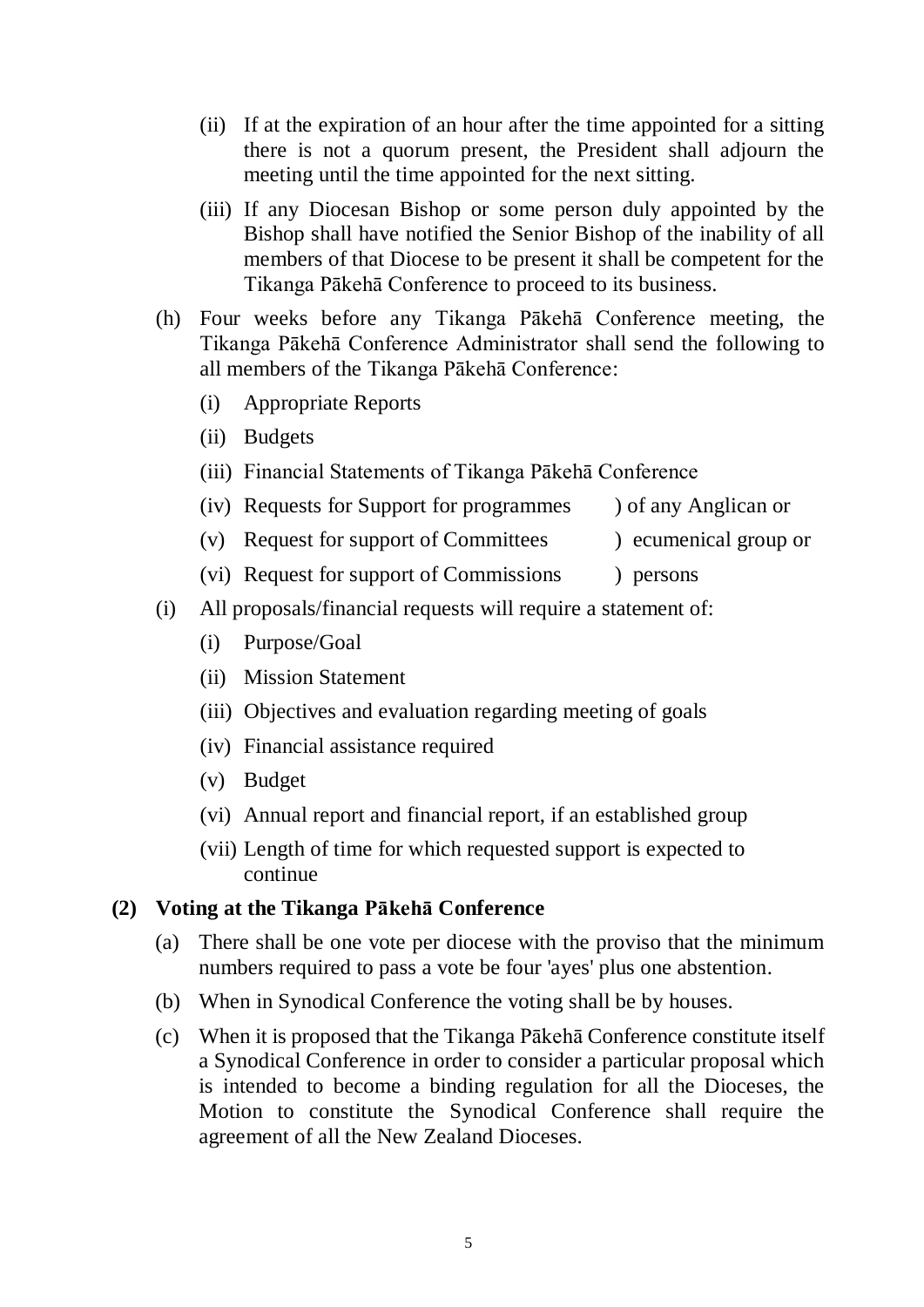#### **(3) Voting for Tikanga Pākehā Members of the Standing Committee of the General Synod/Te Hīnota Whānui**

- (a) Each Diocese shall, prior to the commencement of the biennial meeting of the TPC,
	- (i) Nominate from their membership of the General Synod/te Hīnota Whānui persons to be considered for appointment to the Standing Committee of the General Synod/te Hīnota Whānui. Preferably each Diocese should make at least two nominations, one from each order, indicating any preferences between the nominated persons (there is no restriction on the number of nominations a Diocese may make as this may assist the nominations panel to achieve a balanced representation for the Tikanga)
	- (ii) Appoint one of their TPC representatives to the Nominations Panel whose task will be to:
		- (a) Receive nominations from each Diocese for the Tikanga Pākehā membership of the General Synod/te Hīnota Whānui Standing Committee.
		- (b) Recommend to the TPC who should be appointed to represent Tikanga Pākehā on the General Synod/te Hīnota Whānui Standing Committee having regard to the following criteria:
			- each Diocese should be represented
			- at least two members should be from the house of laity and at least two should be from the house of clergy
			- skills and attributes of the respective nominees
			- gender balance
			- age balance
		- (c) The Tikanga Pākehā Conference Administrator shall convene the Nominations Panel in a timely manner and report the Panel's recommendations to the TPC for confirmation.

#### **5 APPOINTMENT OF ALTERNATE MEMBERS OF TPC BODIES IDC'06**

(1) This policy is to ensure maximum participation of Dioceses and their representatives and appointees in the work of the TPC and its related committees, and to ensure the cross-transfer of information between TPC and its committees.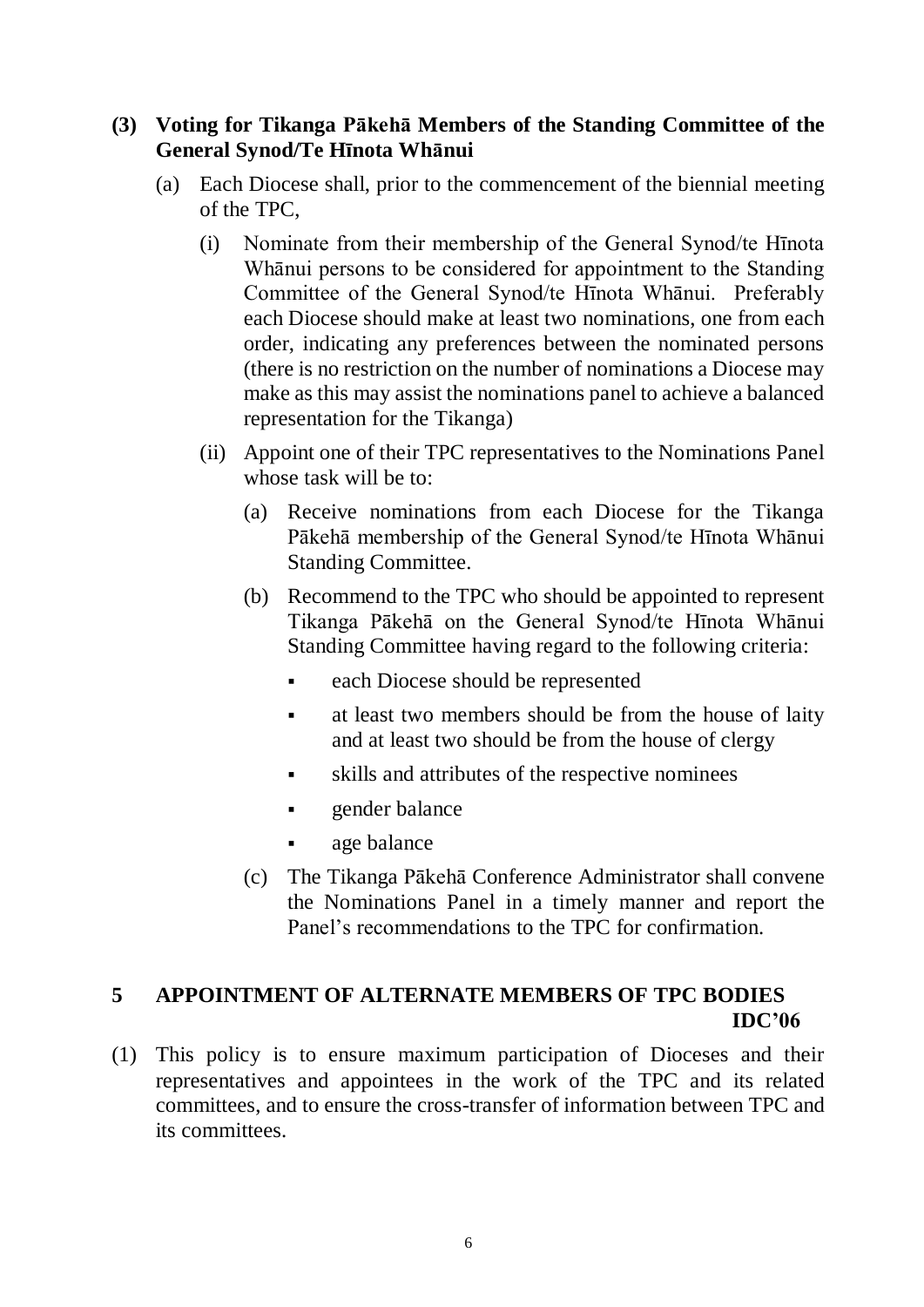- (2) This policy applies to the Tikanga Pākehā Conference and any body established by TPC.
- (3) The Bishop, Diocesan Council or Standing Committee, as appropriate, may at any time appoint an alternate from his or her Diocese whether
	- (a) for a particular occasion where the member is unable to attend a meeting of that body, or
	- (b) for all future occasions when the member is unable to attend a meeting of that body with power to attend, speak and vote at the meeting.

(4) Before making an appointment, a member who has been appointed as a member for or from a particular Diocese must consult with the Bishop of that Diocese. All other members must consult with the Senior Bishop.

## **6 FINANCIAL PRINCIPLES, REGULATIONS AND POLICIES**

- (1) Principles
	- (a) The Tikanga Pākehā Conference must live within its income and available funds.
	- (b) Diocesan contributions should be untagged, and voluntary as negotiated.
	- (c) The Tikanga Pākehā Conference will act to co-ordinate funding requests for projects that affect more than one diocese.
- (2) Regulations
	- (a) Dioceses should inform TPCCG of the contributions they can make, on a two-yearly cycle, to fund the Tikanga Pākehā Conference and projects undertaken through that body.
	- (b) The two-yearly cycle is concurrent with that of General Synod/te Hīnota Whānui,
	- (c) Extra Diocesan groups with funding requests to all dioceses shall make such requests through the Tikanga Pākehā Conference. Such requests must be made in accordance with the Budget Policies listed below.
	- (d) Dioceses receiving requests directly which are being made to all dioceses should refer such requests to the TPCCG for consideration.
- (3) Budget Policies
	- (a) Accountability of all bodies receiving funding from the Tikanga Pākehā Conference to the Tikanga Pākehā Conference and its Coordinating Group for their expenditure of those funds.
	- (b) Zero budgeting so that expenditure in each year is funded from budgetary provision for that year as approved by the Tikanga Pākehā Conference or its Coordinating Group.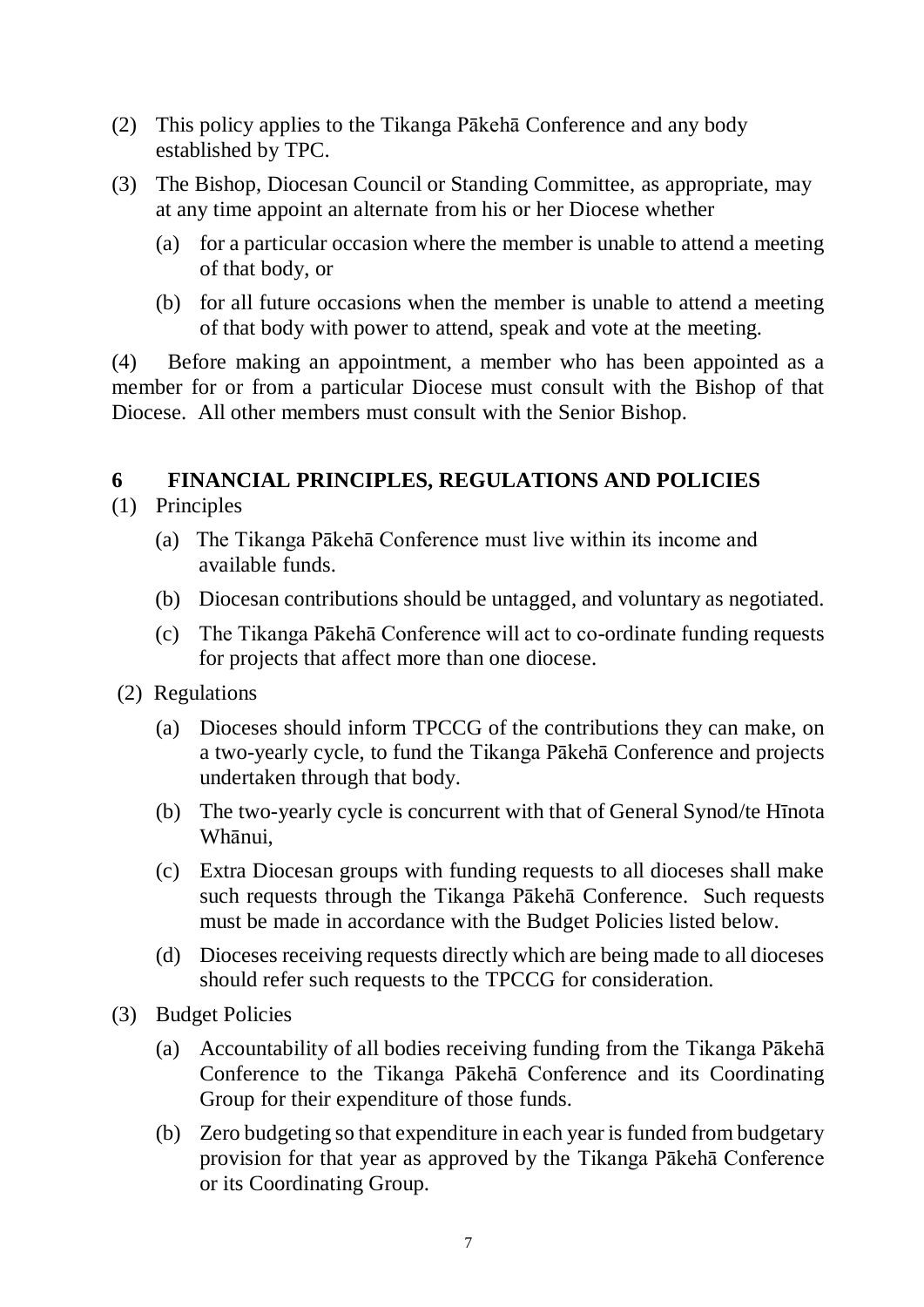- (c) The TPCCG presents a balanced budget to the ordinary meeting of the Tikanga Pākehā Conference. TPCCG is authorised to make further allocation of funds as necessary or desirable from reserves.
- (d) The first claims on the budget are to enable the Tikanga Pākehā Conference and TPCCG to meet according to the requirements described herein and to support and maintain the Secretariat.
- (e) Requests for finance from the Tikanga Pākehā Conference money will normally only be considered where they have been already considered by an appropriate Tikanga Pākehā committee or commission or board
	- (i) Requests may be made in the first place to the Tikanga Pākehā Conference via its Secretariat for appropriate referral.
	- (ii) Such request will be required at least 5 months in advance of the ordinary meeting of the Tikanga Pākehā Conference.
- (f) Tikanga Pākehā Conference money is necessarily limited to the amount contributed by the Dioceses and its ability to fund all requests made to it is constrained by this fact. Refusal to fund a request does not imply comment on the worth of the request. Where a need arises, TPCCG may write to the Dioceses seeking an increase in voluntary contributions.
- (g) The TPCCG may appoint a sub-group of its members for the purpose of preparing the budget for presentation to the Tikanga Pākehā Conference.
- (4) Other

TPCCG is to request each New Zealand Diocese to notify it annually, following the annual stipend adjustment recommendation, of its standard stipend level so that the information can be shared among Dioceses.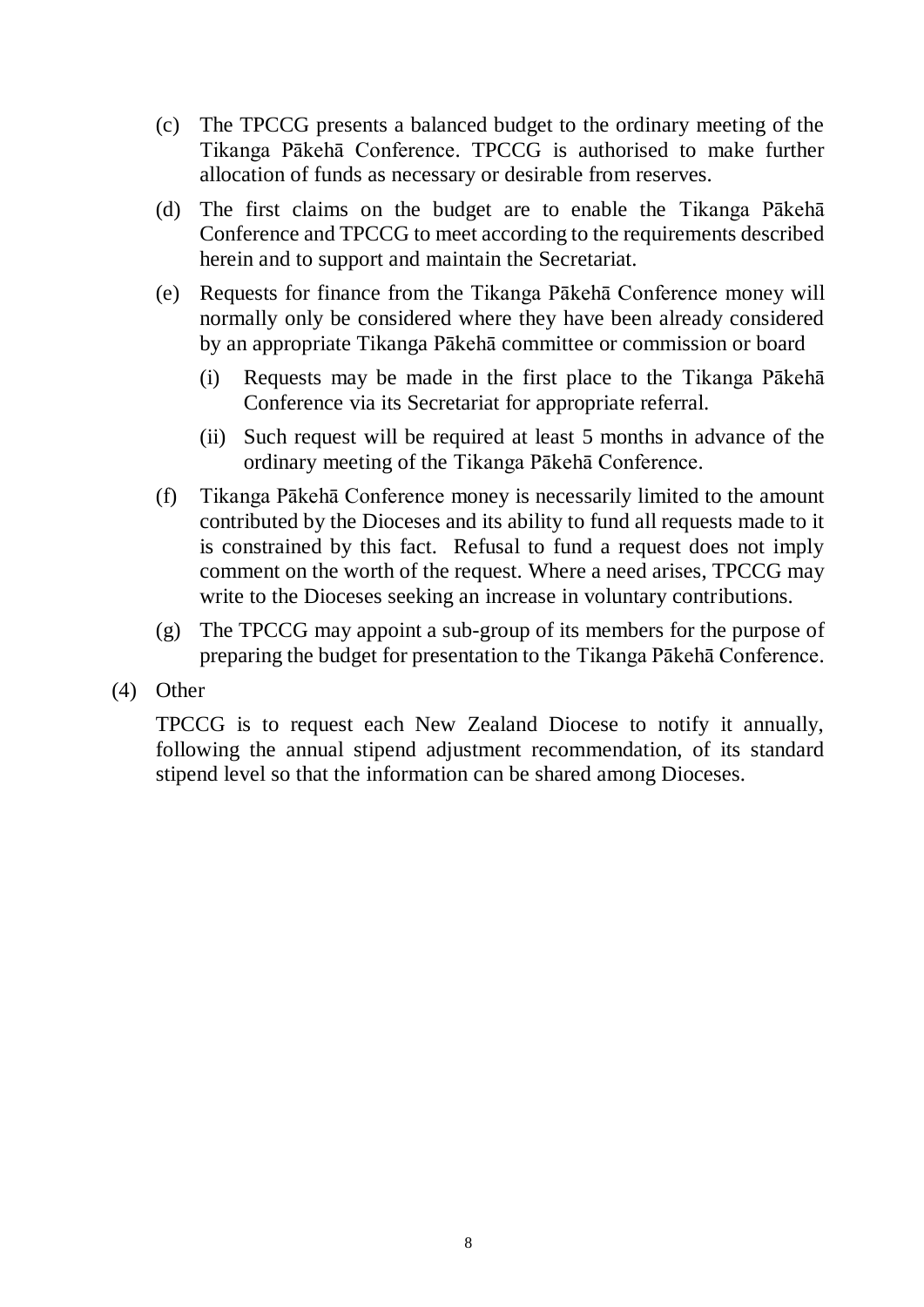## **TIKANGA PĀKEHĀ CONFERENCE COORDINATING GROUP**

There is a body called the Tikanga Pākehā Conference Coordinating Group (TPCCG)

#### **1 PURPOSE**

- (1) To follow up on Tikanga Pākehā Conference decisions.
- (2) To receive and act on referrals from General Synod/te Hīnota Whānui.
- (3) To initiate discussions of Tikanga Pākehā Conference policy.
- (4) To monitor Tikanga Pākehā activities.
- (5) To act as the Employer's Agent in relation to Tikanga Pākehā national roles.
- (6) To arrange appropriate administrative support, and to set TPC budget and monitor all TPC and subsidiary body budgets.
- (7) To recommend courses of action.

#### **2 MEMBERSHIP**

That the Tikanga Pākehā Conference Co-ordinating Group shall consist of:

- (1) The Senior Bishop
- (2) One member of the Tikanga Pākehā Conference appointed by each Diocese.
- (3) Members may appoint alternates in accordance with the Tikanga Pākehā Conference policy on appointment of alternate members of TPC bodies.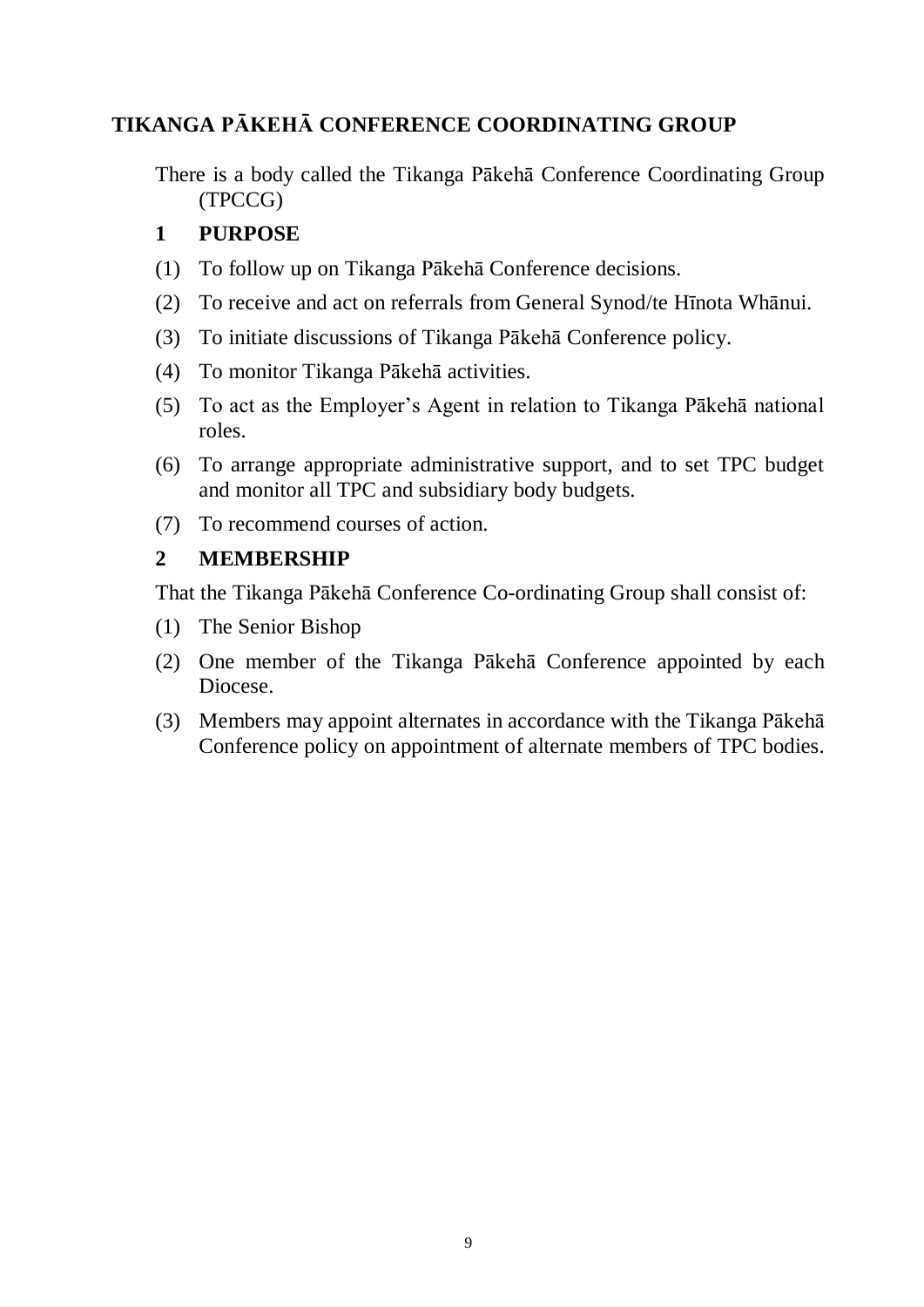### **RULES FOR SUBSIDIARY BODIES**

## **1 BOARD FOR MINISTRY DEVELOPMENT FOR THOSE UNDER 40 TPC 2018**

- (1) There will be a Board for Ministry Development amongst and alongside those under 40 (Board for Development) which will be a sub-committee of TPC and which will report to the TPCCG.
- (2) The functions of the Board for Development will be through the Grace of God to:
	- (a) develop a national strategy for ministry amongst and alongside those under 40;
	- (b) co-ordinate ministry amongst and alongside those under 40 between the New Zealand Dioceses;
	- (c) provide advice to the TPCCG on the appointment of the National Youth Facilitator, the Strandz Enabler and other national staff who minister amongst and alongside those under 40;
	- (d) receive and recommend to the TPC and the New Zealand Dioceses appropriate policies that cover the issues raised in ministry amongst and alongside those under 40 including but not limited to:
		- (i) safety and protection of the young, children and vulnerable adults; and
		- (ii) appropriate skill sets for those ministering specifically amongst and alongside those under 40.
	- (e) promote the importance of ministry amongst and alongside those under 40 so it is seen as a priority of the New Zealand Dioceses both individually and together;
	- (f) encourage sharing of resource and ideas across the New Zealand Dioceses wherever possible;
	- (g) act as a forum where those employed by the TPC with responsibility for ministry amongst and alongside those under 40 in the New Zealand Dioceses can:
		- (i) receive support and advice in their work; and
		- (ii) report and feedback to TPC and the New Zealand Dioceses about their work and the issues they face.
- (3) The members of the Board for Development will be:
	- (a) the Senior Bishop of the New Zealand Dioceses (or any other Bishop appointed by the House of Bishops of Tikanga Pākehā);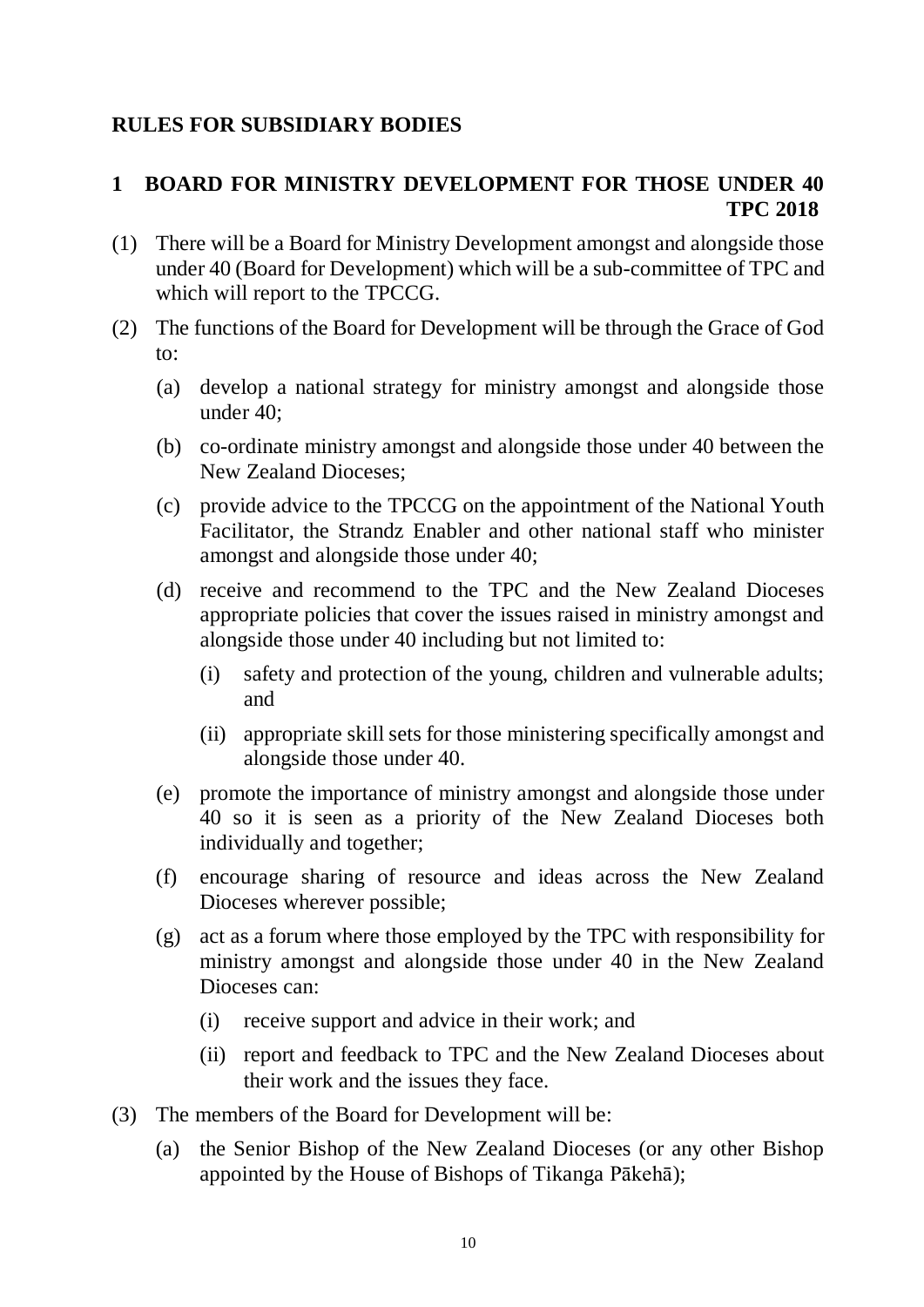- (b) one person appointed by the Tikanga Pākehā Ministry Council;
- (c) one person appointed by the TPCCG;
- (d) the Strandz Enabler;
- (e) up to two persons appointed by the Strandz Executive;
- (f) the National Youth Facilitator;
- (g) up to two people appointed by the Diocesan Youth Staff;
- (h) one person from young adults' ministry appointed by the Senior Bishop of the New Zealand Dioceses
- (i) the Director of the Anglican Schools' Office; and
- (j) up to two further people appointed by the Board for Development.
- (4) Members of the Board for Development (except the Senior Bishop):
	- (a) will be appointed by the relevant person or body prior to the commencement of each meeting of the Tikanga Pākehā Conference;
	- (b) will serve until the start of the next meeting of the Tikanga Pākehā Conference after their last appointment.
	- (c) members may represent more than one body
- (5) Members cease to be members of the Board for Development on:
	- (a) the beginning of a new meeting of the Tikanga Pākehā Conference, if (applicable;
	- (b) the provision of written notice of their resignation to the person or body who appointed them;
	- (c) their removal by the person or body that appointed them;
	- (d) their death; or
	- (e) they become disqualified from acting as officers of a charity pursuant to the Charities Act 2005.
- (6) In the event of a vacancy arising pursuant to section (5) then that vacancy will be filled by the person or body who made the original appointment. Each appointing person or body may also appoint an alternate in the event that its representative is unable to attend a meeting of the Board for Development.
- (7) A quorum for the Board for Development to meet is five members. The Board for Development may choose a chair from among its members but in the absence of agreement the Senior Bishop will chair meetings.
- (8) Decisions of the Board for Development require the assent of a majority of members of the Board for Development.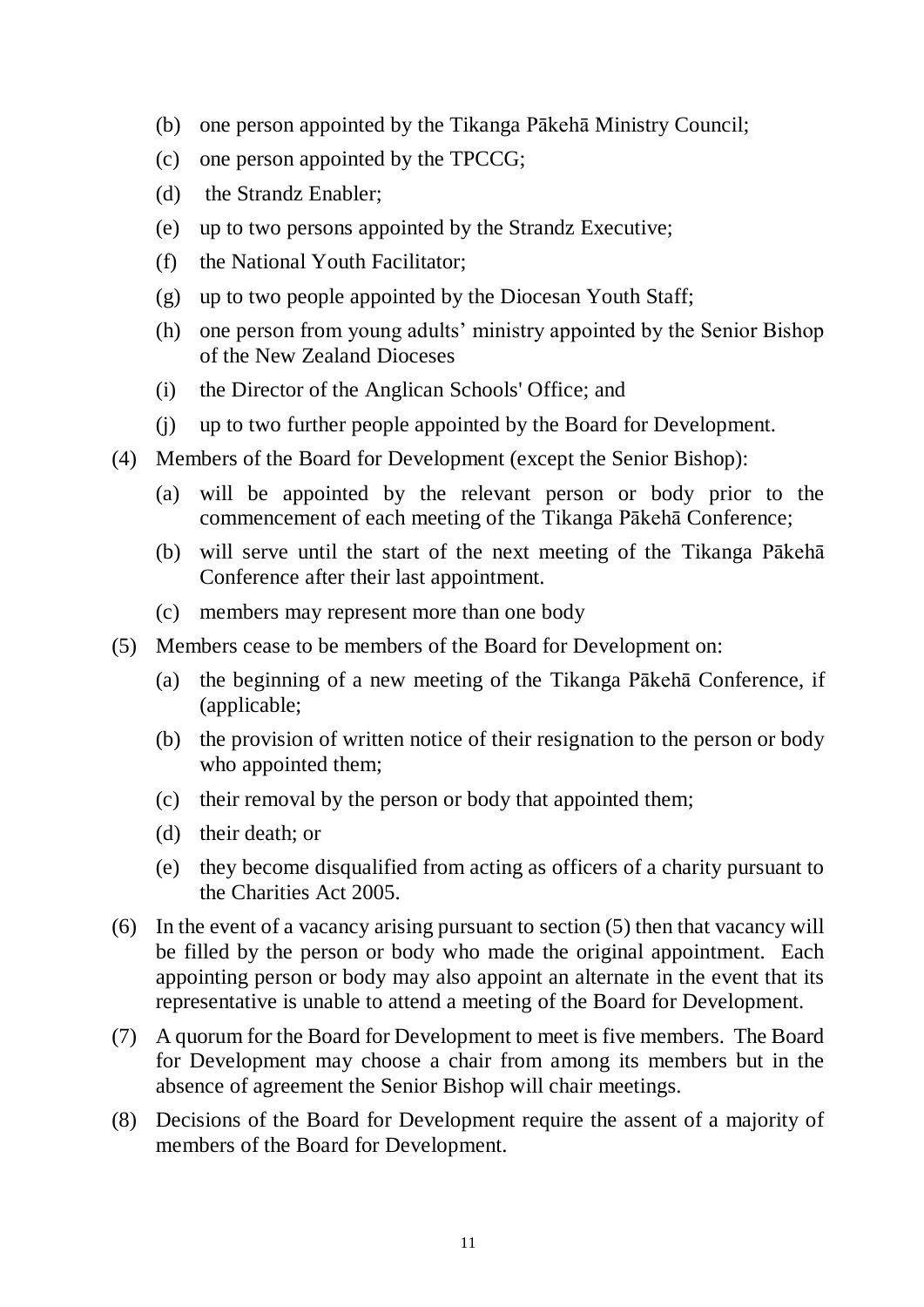- (9) Meetings will be called by the Chair of the Board for Development and notice in writing must be given to all members at least fourteen days before the meeting.
- (10) Members may attend Board for Development meetings by phone or video link.
- (11) The Board for Development may make decisions by e-mail.
- (12) The expenses of the Board for Development will be met in a manner determined by the TPCCG provided that the TPCCG will not be liable for any expenditure by the Board for Development unless it has previously approved the expenditure either specifically or as part of an agreed budget.

## **2 TIKANGA PĀKEHĀ ECUMENICAL GROUP TPC 2018**

- (1) The Tikanga Pākehā Ecumenical Group shall comprise one member nominated by each Diocese, to be chosen prior to each ordinary meeting of the Tikanga Pākehā Conference;
- (2) The Tikanga Pākehā Ecumenical Group, at its first meeting after each ordinary meeting of the Tikanga Pākehā Conference, will choose a convenor;
- (3) The Tikanga Pākehā Ecumenical Group will meet at least once a year;
- (4) Members may appoint alternates in accordance with the Tikanga Pākehā Conference policy on appointment of alternate members of TPC bodies;
- (5) Casual vacancies are to be filled by the respective Dioceses;
- (6) The tasks and responsibilities of the Tikanga Pākehā Ecumenical Group shall include the following:
	- (a) to report on ecumenism and interfaith activity in the New Zealand Dioceses to the Council for Ecumenism and the Tikanga Pākehā Conference Coordinating Group (TPCCG)
	- (b) to recommend to the Tikanga Pākehā Conference Coordinating Group the names of two persons to be nominated by the Tikanga Pākehā Conference Coordinating Group for appointment at each Ordinary Session of General Synod/te Hīnota Whānui to the Council for Ecumenism
	- (c) to meet with other ecumenical groups established by Tikanga Māori and Tikanga Pasefika
	- (d) to ensure that each Diocese is represented on the Tikanga Pākehā Ecumenical Group
	- (e) to encourage Diocesan ecumenical and interfaith activity.
- (7) The Tikanga Pākehā Ecumenical Group will report to the Tikanga Pākehā Conference Coordinating Group at least annually, and account to the Tikanga Pākehā Conference Coordinating Group for the management of its budget.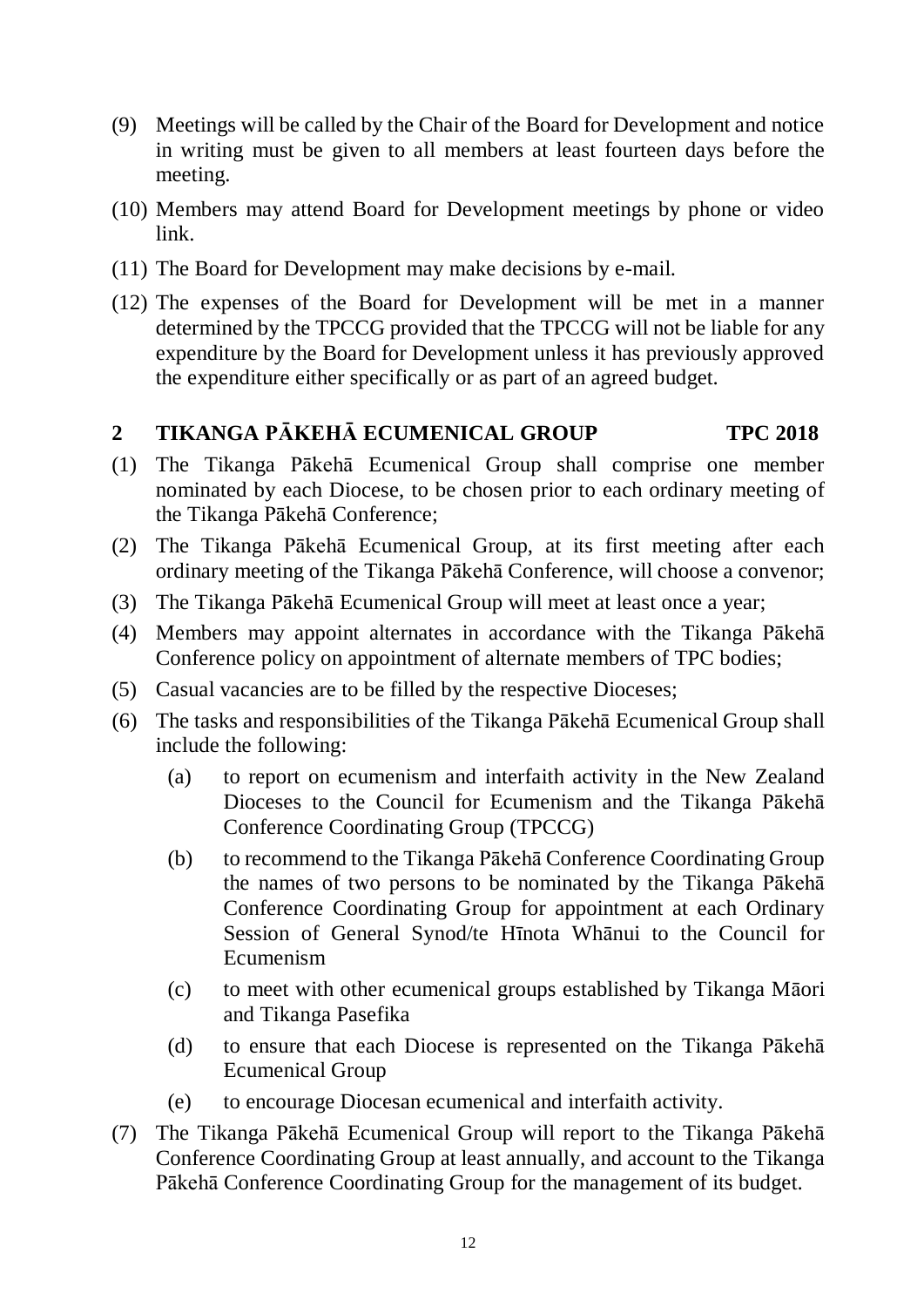#### **3 STRANDZ REFERENCE INFORMATION TPC 2022**

- (1) There be constituted a group known as Strandz to focus on the development and encouragement of children and families' ministry within the dioceses of Tikanga Pakeha
- (2) Strandz purpose is to:
	- Review what is happening in children and families' ministries within each diocese
	- Review and share new opportunities for ministry with children and families in New Zealand.
	- Support and organise ministry training opportunities within the dioceses
	- Be an advocate for children and families' ministry
	- Promote the Strandz values for children and families' ministry across the dioceses
	- Manage and develop an online presence to support ministry with children and families.
- (3) Provide opportunities for connection within the Strandz Network, which comprise of:
	- Up to two representatives from each of the seven dioceses within Tikanga Pakeha
	- The Executive Director of the Anglican Schools' Office
	- A bishop appointed by the Tikanga Pakeha bishops
- (4) An Enabler is appointed to facilitate the work of Strandz.
- (5) An Executive subcommittee may be appointed from within Strandz to act as a reference and support group for the Enabler.
- (6) Strandz be accountable to TPCCG for ministry issues and reporting.
- (7) Strandz shall on all employment matters, consult, advise and liaise with the chair of TPCCG acting as Direct Line Manager for the Enabler.
- (8) The Tikanga Pakeha Conference will provide an accountant for Strandz.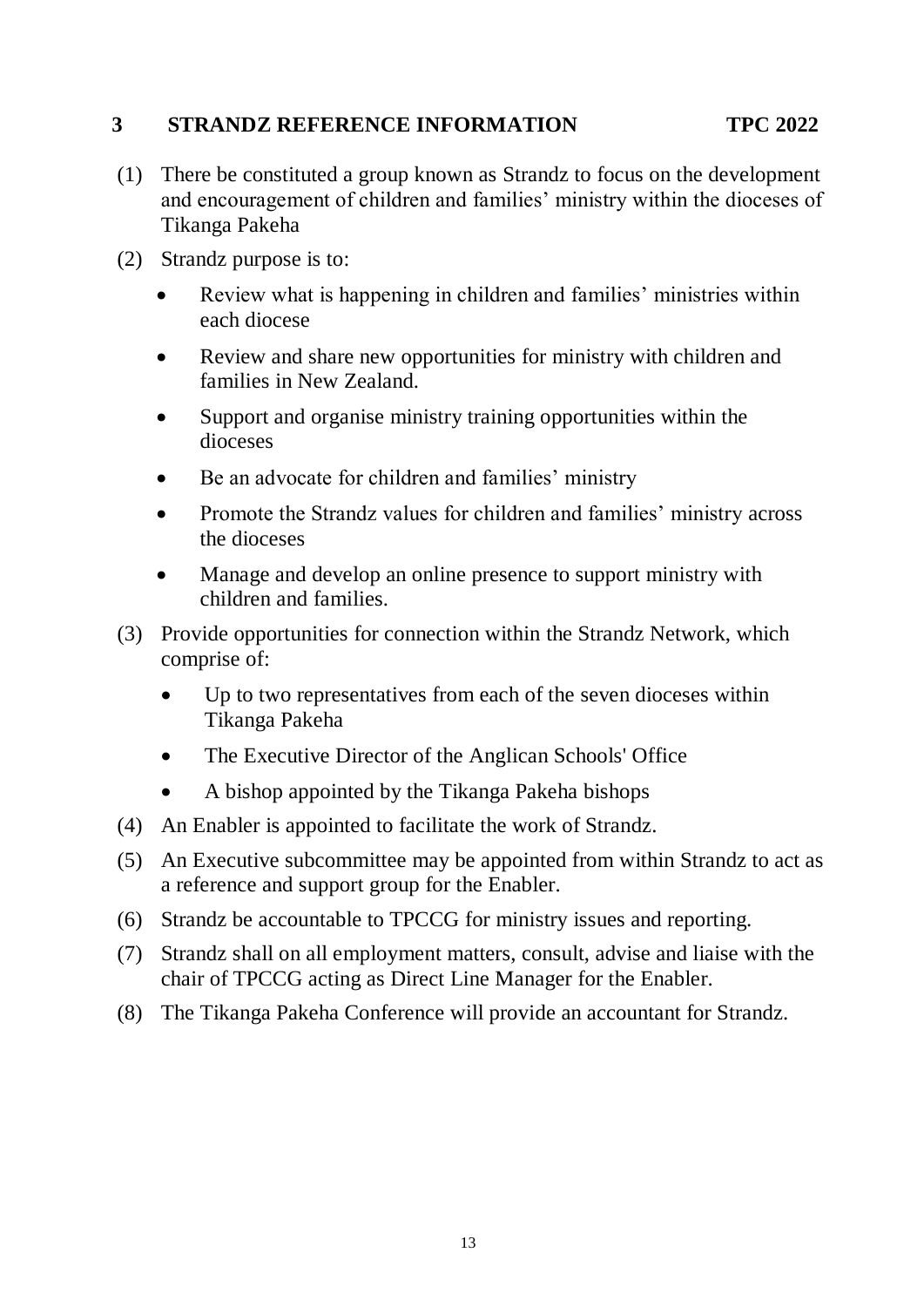#### **4 TIKANGA PĀKEHĀ LITURGICAL WORKING GROUP TPC 2018**

- (1) The Tikanga Pākehā Liturgical Working Group shall comprise one member nominated by each Diocese, to be chosen, prior to each ordinary meeting of the Tikanga Pākehā Conference, by the Diocesan Bishop after consulting the Liturgical Committee, or, if there is none, after consulting the appropriate body in the Diocese, the members to serve until replaced;
- (2) The Tikanga Pākehā Liturgical Working Group, at its first meeting after each ordinary meeting of the Tikanga Pākehā Conference, will choose a convenor;
- (3) The Tikanga Pākehā Liturgical Working Group will meet at least once a year with the option for a videoconference part way through the twelve month period;
- (4) Members may appoint alternates in accordance with the Tikanga Pākehā Conference policy on appointment of alternate members of TPC bodies.
- (5) The Tikanga Pākehā Liturgical Working Group will process work as commissioned by the Common Life Liturgical Commission (CLLC) or by the Pākehā bishops. Such work may then be made available to the other Tikanga for adoption.
- (6) The Tikanga Pākehā Liturgical Working Group may express issues to do with the liturgical life of the Church to CLLC and/or the House of Bishops.
- (7) The Tikanga Pākehā Liturgical Working Group will report to the Tikanga Pākehā Conference Co-ordinating Group at least annually, and account to the Tikanga Pākehā Conference Co-ordinating Group for the management of its budget, and be responsible for the preparation of biennial budget applications.

#### **5 TIKANGA PĀKEHĀ MINISTRY COUNCIL TPC 2022**

- (1) There is hereby constituted a Council to be known as 'The Tikanga Pākehā Mission and Ministry Council', hereinafter referred to as "The Council" which shall be the Tikanga Ministry Body in terms of Title E Canon II Clause 2.1, (refer also 2.2 and 2.3). [\(https://www.anglican.org.nz/Resources/Canons\)](https://www.anglican.org.nz/Resources/Canons).
- (2) The task of the Council is to discern, resource and support strategic direction in theological education, ministry training and other training relevant to advancing the mission and ministry of the Church amongst Tikanga Pākehā. The Council will: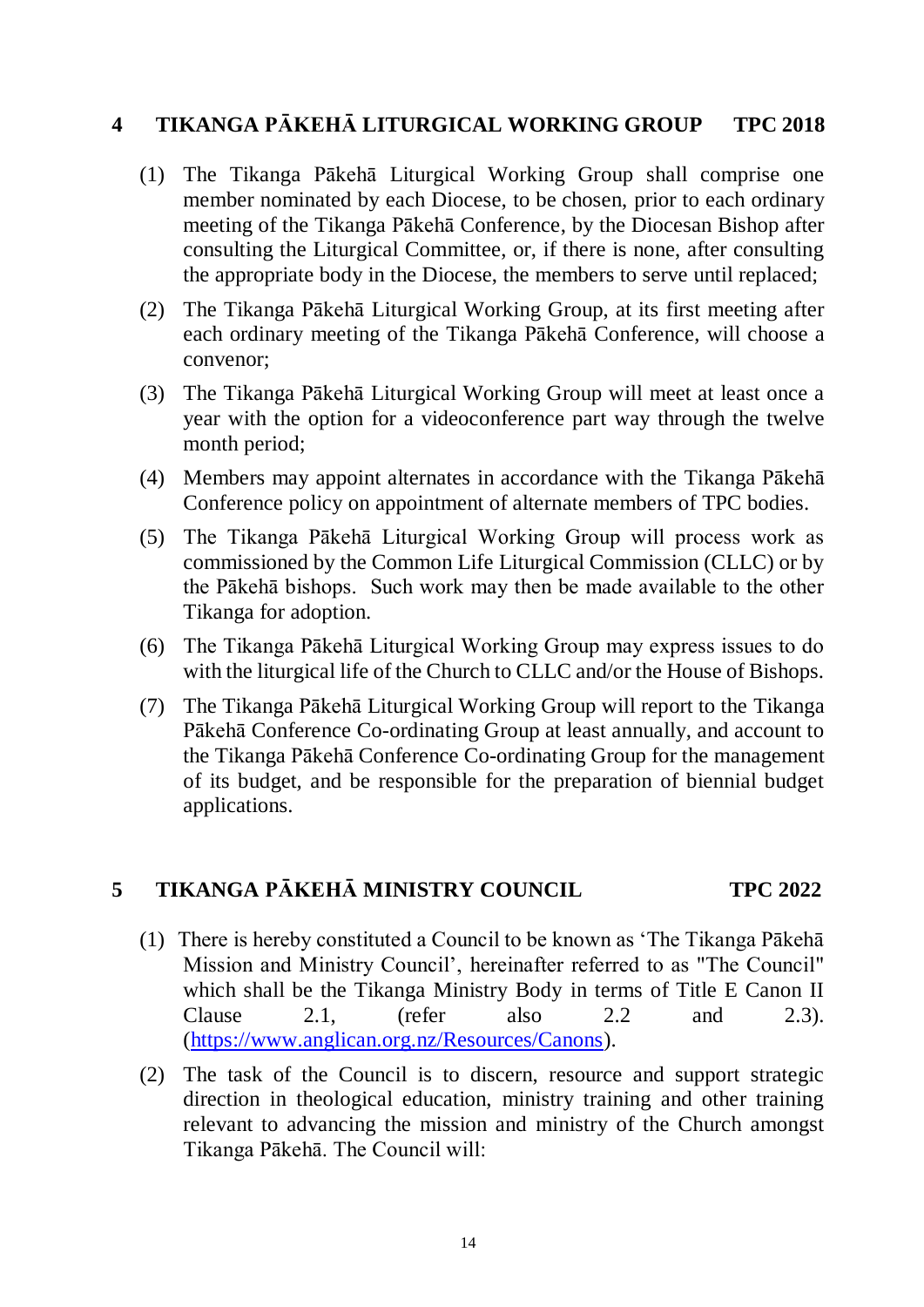- (a) Agree on the Strategic Direction and Develop a Strategic Framework for Mission and Ministry in Tikanga Pakeha:
	- i. Through prayerful consultation and research, discern and formulate themes to support the vocational discernment and selection; training, formation, and readiness for ministry assessment; and ongoing development of the people of God for mission and ministry, including those called to be ordained. This includes development and promotion of ethical guidelines that are responsive to changing conditions for people ministering.
	- ii. Discern themes and priorities in theological education and ministry formation for Residential, Distance and Regional programs, ensuring accessibility irrespective of people's vocation, location, or academic ability.
	- iii. Provide Te Kotahitanga with the Council's Strategic Framework that articulates Tikanga Pākehā ministry and mission foci. This Framework outlines aspirations to achieve the foci, therefore identifying themes and priorities for mission and ministry education.
- (b) Resource and support the implementation of the Strategic Framework:
	- i. The Council will meet at least once a year to encourage partnership and working together to resource progress towards achieving our strategic priorities / aspirations (refer pages 8-11).
	- ii. Assisting Tikanga Pakeha initiatives and developments that move us towards achieving our priorities.
	- iii. Create regular opportunities to 'take the pulse' of progress made and 'reset the compass' at key points as the Strategic Framework is implemented.
	- iv. Provide a regular forum for the sharing of ideas, initiatives, experience, and skills that support the ministry and mission of the Church, including theological education, in line with our Strategic Priorities.
	- v. Consult and collaborate with and advise other bodies on matters that advance ministry and mission. This includes but is not restricted to St John's Theological College and Bishopdale.
	- vi. Develop a working relationship with St John's College through Te Kotahitanga. As well as providing the Framework, at least annually communicating with Te Kotahitanga regarding specific themes relating to the Strategic Priorities, so that Tikanga priorities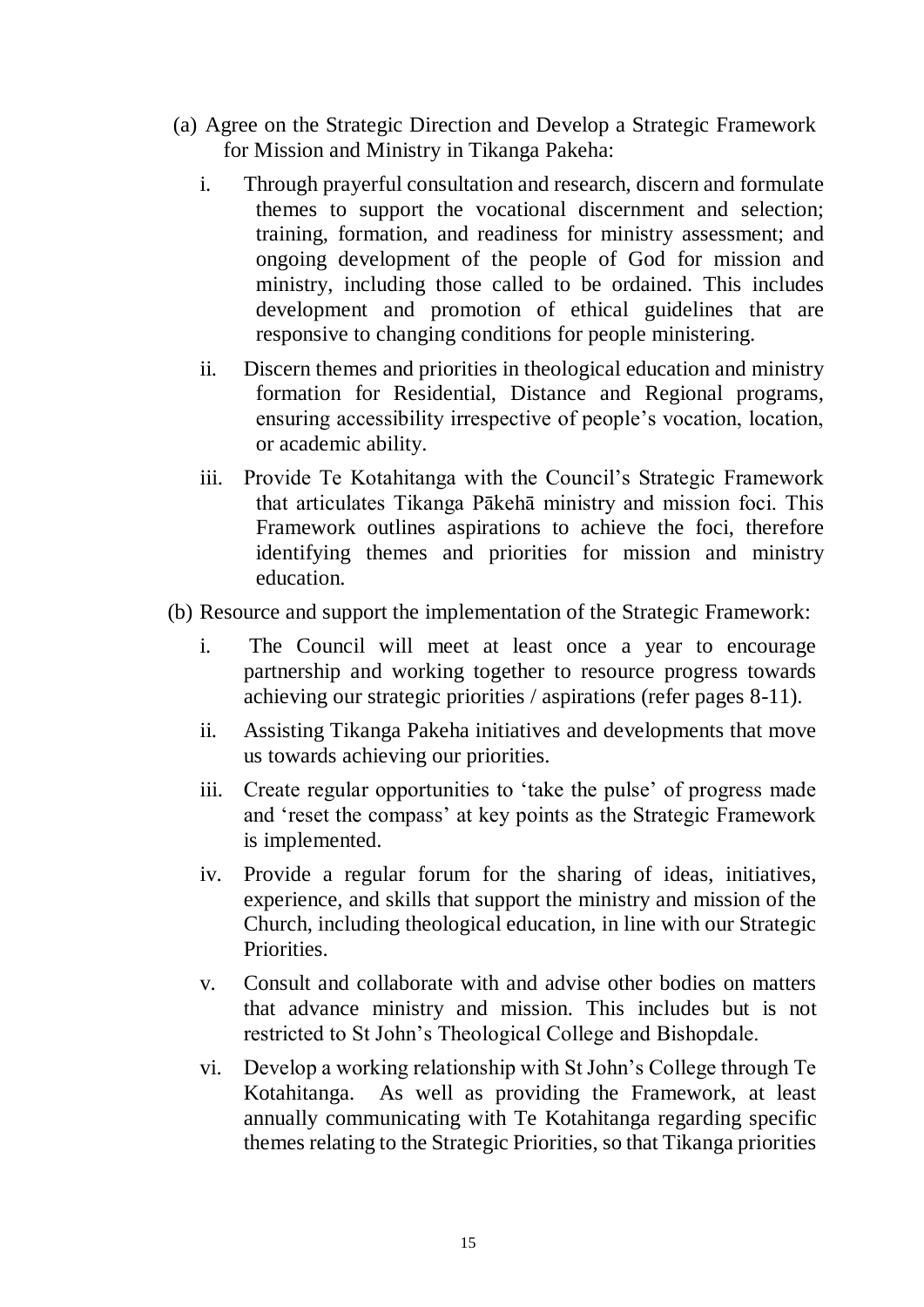are reflected in the development plans of Te Kaunihera and St John's College.

- (3) The Council shall consist of:
	- (a) Two representatives of The House of Bishops (who will nominate the members to attend each TPMC Plenary), with additional Bishops welcome to attend as able.
	- (b) Two other representatives from each of the New Zealand Dioceses, one clerical and one lay, one of whom shall be the Diocesan Ministry Educator, to be appointed by each Diocese, 3 months prior to each ordinary meeting of the Tikanga Pākehā Conference (TPC).
	- (c) The Tikanga Pākehā Dean of St John's College, or the Dean's nominee.
	- (d) The National Youth Facilitator for the New Zealand Dioceses, or their nominee.
	- (f) The Strandz Children's Ministry Enabler, or their nominee.
	- (g) The Council may co-opt members to ensure representation from appropriate groups.
	- (h) Representatives of each of the other Tikanga Ministry Bodies are welcome to attend meetings, and participate fully. Where a vote needs to be taken, voting is restricted to TPMC members.
- (4) (a) Members may appoint alternates in accordance with the Tikanga Pākehā Conference policy on appointment of alternate members of TPC bodies.
	- (b) Casual vacancies shall be filled by the appointing body.
	- (c) The Council Convenor shall be the Senior Bishop, who has the right to delegate this role.
	- (d) The Council shall determine its own methods of working and has the power to appoint working groups as necessary to enable it to carry out progress toward the Strategic Priorities in the Framework.
	- (e) The Tikanga Pākehā Conference Administrator attends Council meetings and has a right to speak.
	- (5)
		- (a) The Council shall elect an Executive following each ordinary meeting of the TPC which shall consist of:
			- (i) the Council Convenor,
			- (ii) five elected members of the Council,
			- (iii) the Tikanga Pakeha Conference Administrator.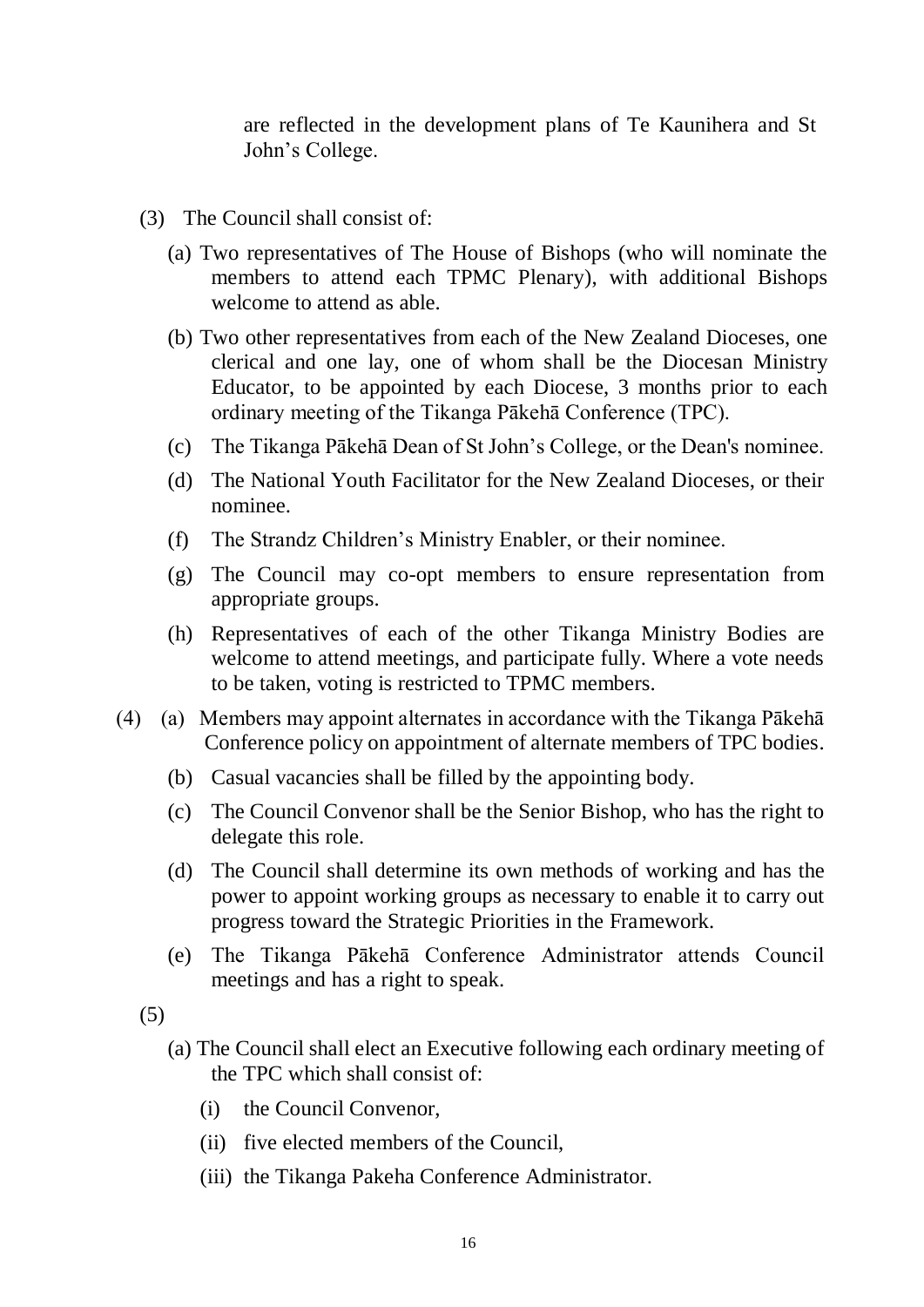- (iv) TPMC members with national roles are welcome to be part of the Exec, to ensure their portfolios are represented in the planning of Council meetings.
- (v) the Executive may co-opt members from the Council to support the workload of Exec.
- (b) The role of the Executive is to:
	- (i) Steward (maintain and grow) the Council culture (refer Appendix 2, page 14 of Strategic Framework);
	- (ii) Plan and oversee the facilitation of Council meetings;
	- (iii) Prepare the Council Budget and applications for St John's College Trust Board funding, including reporting annually on activities planning and development within Tikanga Pākehā as they relate to theological education, ministry training, and other education and training relevant to advancing the mission and ministry of the church. (Refer Section 2.3 Title E Canon II);
	- (iv) To attend to general functional business on behalf of the Council, e.g. reporting to Te Kotahitanga and prepare a report for each biennial meeting of the TPC.
	- (vi) Have discretion to allocate funds up to \$5,000 from within the Council Budget for projects within the scope of the Council Strategic Framework;

(vii) Inform the Council of actions taken.

- (6) (a) The Council shall appoint one member to Te Kotahitanga biennially, to take office immediately following each Ordinary Session of the General Synod/te Hīnota Whānui. (Refer Section 3.1 (b) Title E Canon II)
	- (b) The Council shall nominate to the Tikanga Pākehā Conference two persons to be elected to Te Kotahitanga biennially at each Ordinary Session of the General Synod/te Hīnota Whānui, of whom at least one shall be a member of the Synod. (Refer Section 3.1 (a) Title E Canon II)
	- (c) The Council shall appoint alternatives to the persons referred to in (a) and  $(b)$ .
- (7) The Council shall be accountable to the Tikanga Pākehā Conference and shall report to each biennial meeting of the body (through its Executive).
- (8)Funding for the reasonable expenses of the Council, its administration and ongoing work, shall be sought from the St John's College Trust Board (through its Executive).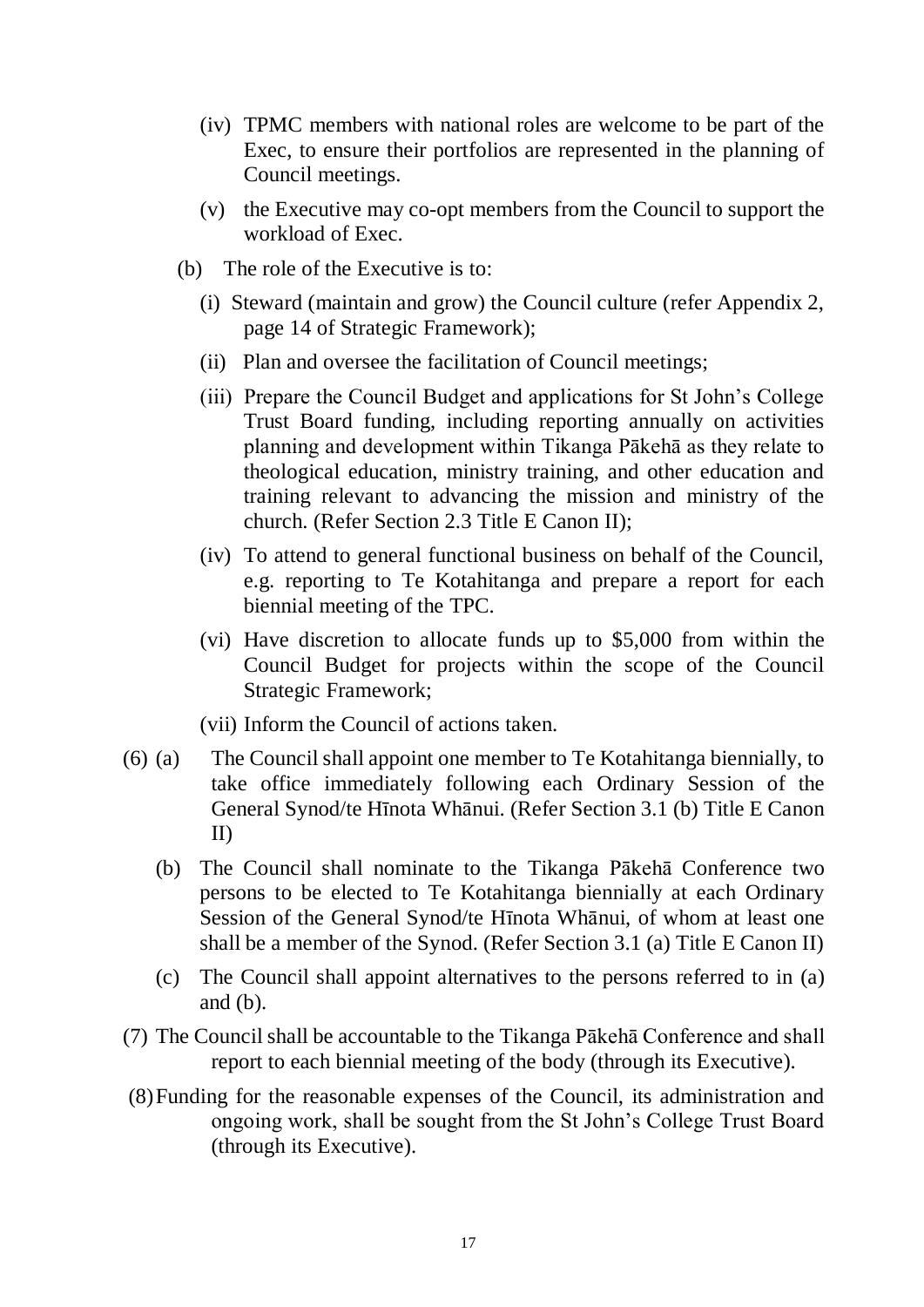## **6 OVERSEAS MISSION - TIKANGA PĀKEHĀ TPC 2018**

- (1) There is hereby established Overseas Mission Tikanga Pākehā (hereinafter called OM-TP) comprising one member appointed by each Diocesan Standing Committee, plus one member appointed by the Executive Committee of the Association of Anglican Women;
- (2) A convenor shall be elected at the first face to face meeting following each ordinary session of the Tikanga Pākehā Conference;
- (3) Casual vacancies are to be filled by the respective appointing bodies;
- (4) Members may appoint alternates in accordance with the Tikanga Pākehā Conference policy on appointment of alternate members of TPC bodies;
- (5) In each year there shall be one face to face meeting and at least two teleconference meetings;
- (6) The tasks and responsibilities of OM-TP shall include the following:
	- (a) to encourage contributions to the Common Purpose Account of the Anglican Missions Board (hereinafter called the Board) from the Tikanga and to report on Tikanga mission initiatives to the Board
	- (b) to apply annually to the Board for grants to hold, in one year the annual face to face meeting of OM-TP for that year, and in each year up to three teleconferences, and to account annually to the Board as to the manner in which the previous year's grant has been used
	- (c) to apply biennially to the Tikanga Pākehā Conference for a grant to hold, in the alternate year to that funded by the Board, the annual face to face meeting of OM-TP for that year, and to account to each ordinary session of the Tikanga Pākehā Conference as to the manner in which the previous grant has been used
	- (d) to apply annually to the Board for grants to assist in any missions which OM-TP wishes to undertake or sponsor, and to give an account annually to the Board as to the manner in which the previous year's grants have been used in the missions authorised by OM-TP
	- (e) to advise the Executive Officer of the Board of the disbursements of the grants, as referred to in clause (d), received from the Board and to supervise their application to missions undertaken or sponsored by the Tikanga
	- (f) to encourage the formation within each Diocese of appropriate bodies for the promotion and support of the objectives of the Board and OM-TP
	- (g) to share information in promoting mission within the Tikanga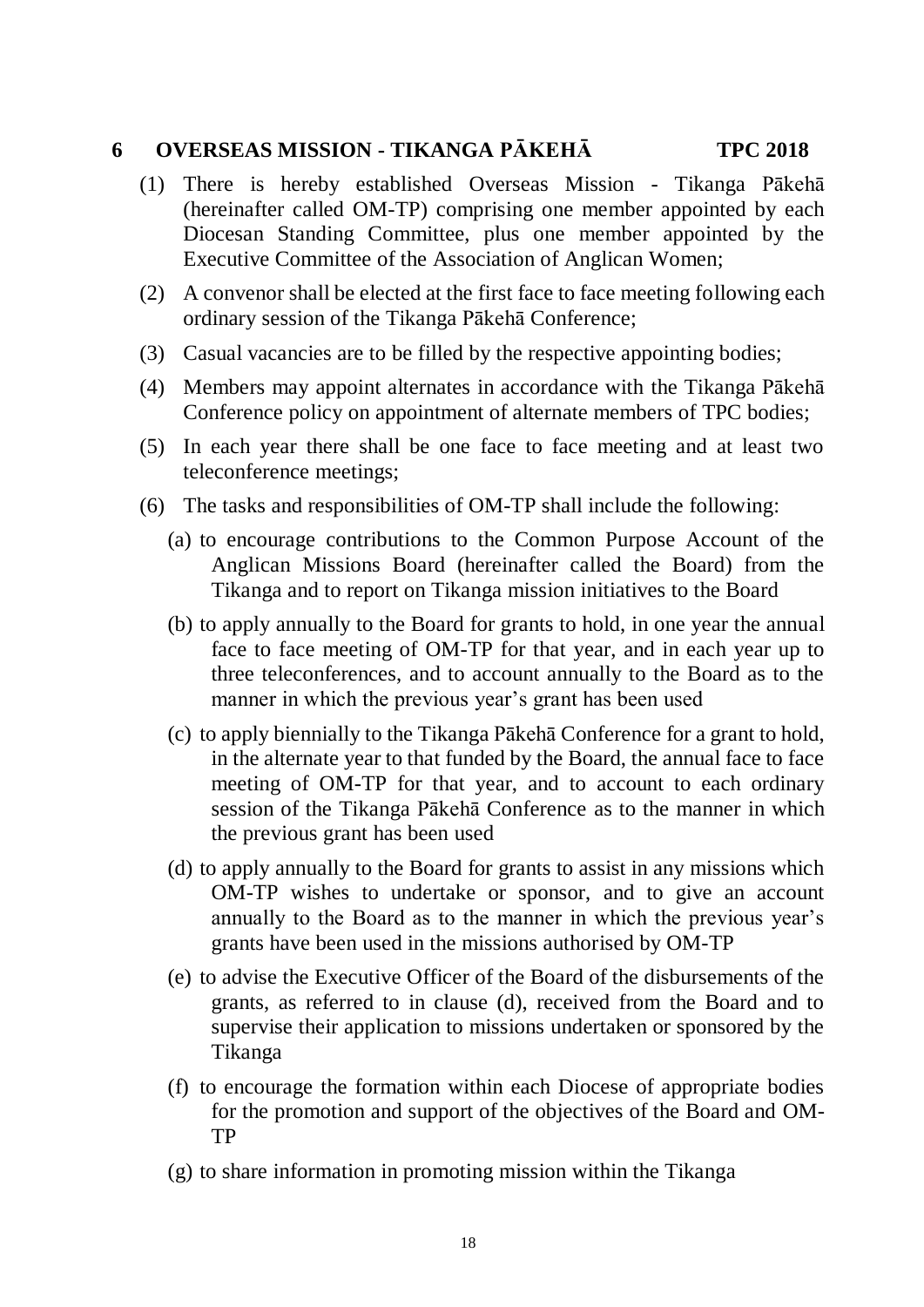- (h) to promote missions undertaken by each Tikanga and to encourage prayer and support for understanding of and participation in the various missions of the other Tikanga
- (i) to facilitate inter-Tikanga exchange of resources, information and personnel, through co-operation with other Tikanga Missions Councils
- (j) to relate the Tikanga to other mission agencies, partner churches and people's groups, recognised by General Synod / te Hīnota Whānui
- (k) to nominate to the Tikanga Pākehā Conference three persons for appointment by the General Synod / te Hīnota Whānui to the Board, and to nominate to the Tikanga Pākehā Conference Co-ordinating Group such replacements and alternates as are required
- (l) to report to the Tikanga Pākehā Conference at each ordinary session, and at least once a year to the Tikanga Pākehā Conference Co-ordinating Group
- (m)to report to the Board annually on the use of resources received from the Board and information about programmes
- (n) to advise the Board under the provisions of Title B Canon IX Clause 11.2 on any proposed appeal to parishes and other ministry units in the New Zealand dioceses by bodies or groups associated with the Board or any Tikanga Missions Council.
- (o) to cooperate with the Board in arranging deputation visits and generally to encourage the sharing of information on all matters common to the Board and the Tikanga Missions Councils.

(refer General Synod/te Hīnota Whānui Title B Canon IX)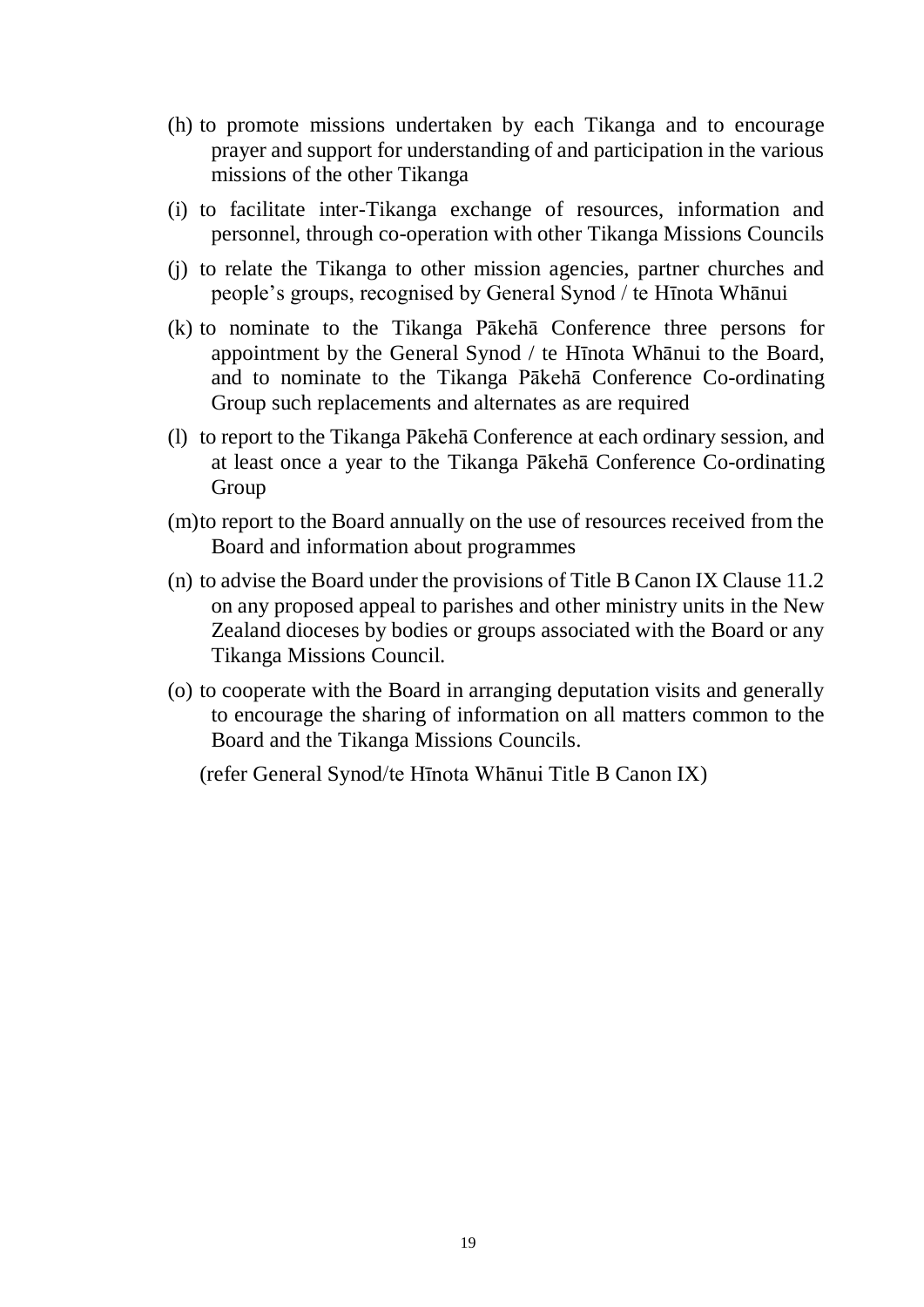#### **7 NATIONAL YOUTH TIKANGA PĀKEHĀ (NYTP) TPC 2022**

- (1) The key purpose of National Youth Tikanga Pākehā is to provide the best opportunities for our wider church to grow young people who are strong disciples of Jesus Christ.
- (2) A facilitator is appointed to enable the work of National Youth Tikanga Pākehā.
- (3) The National Youth Facilitator's key objectives are:
	- (a) To encourage and resource Diocesan Youth Coordinators/Facilitators
	- (b) To provide, encourage and promote Youth Ministry Training
	- (c) To provide and promote resources for Youth Ministry
	- (d) To challenge, broaden and deepen our youth practitioners understanding of and practice of youth ministry
	- (e) To challenge, broaden and deepen our churches understanding of and support of youth ministry.
- (4) A National Youth Tikanga Pākehā panel of advisors may act as a reference and support group for the Facilitator.
- (5) The National Youth Facilitator is accountable to the Tikanga Pākehā Conference Coordinating Group (TPCCG) for ministry issues and reporting.
- (6) The National Youth Facilitator shall on all employment matters, consult, advise and liaise with the Convenor of the Tikanga Pākehā Conference Coordinating Group acting as direct line manager for the role.
- (7) The Tikanga Pākehā Conference (TPC) Administrator will act as administration liaison to National Youth Facilitator.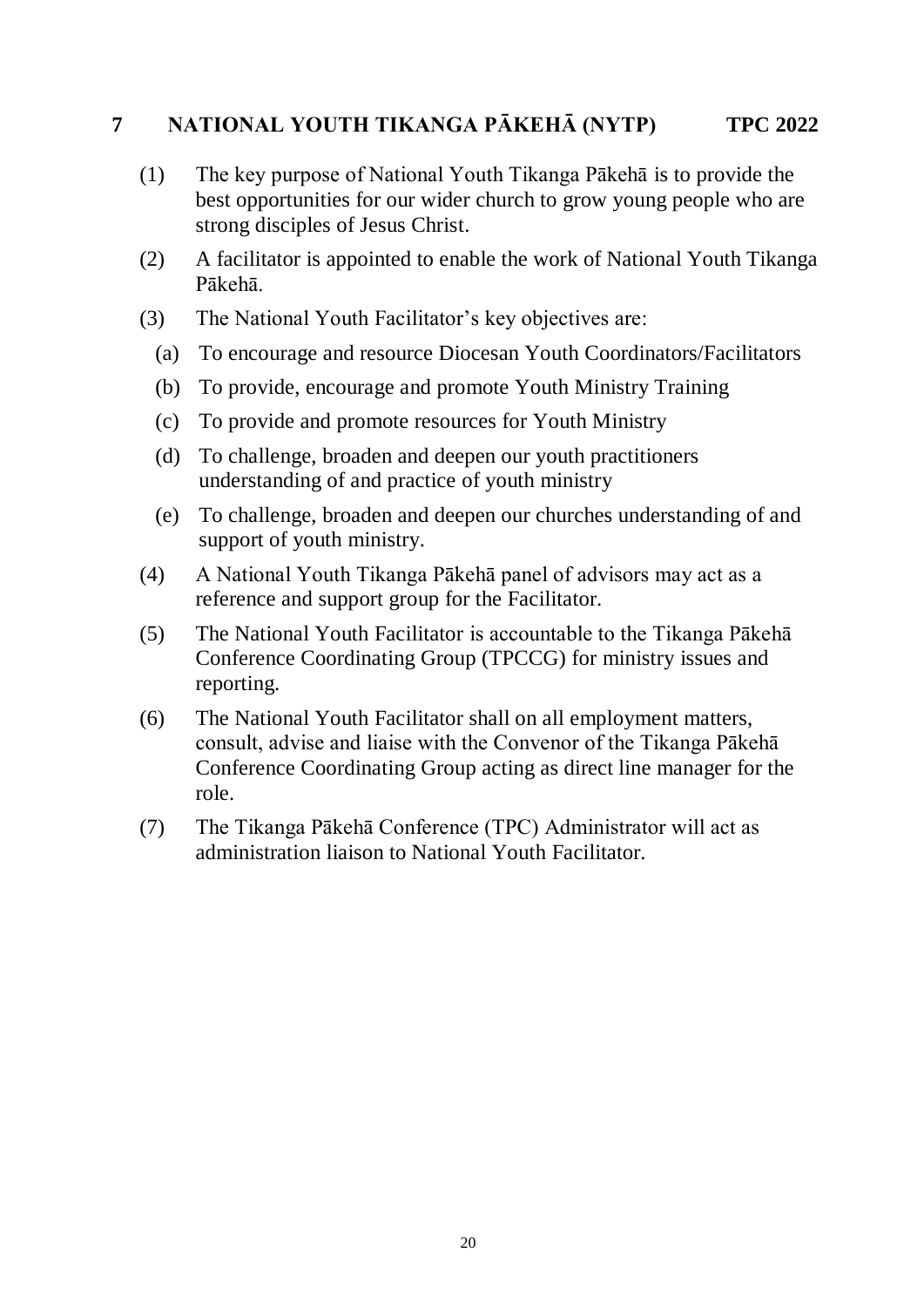## **STANDING RESOLUTIONS**

## **1 MĀORI LANGUAGE COMPETENCY GUIDELINES IDC '14**

The Tikanga Pākehā Conference adopts as a Standing Resolution the following set of Guidelines for Māori Language Competency:

- (1) for ordained persons in Tikanga Pākehā in respect of competency in Māori Language and culture, and
- (2) for Tikanga Pākehā as a whole, particularly for those in licensed lay ministry.

## **Guidelines**

## *In Language:*

- 1 Correct pronunciation of Māori words.
- 2 Confident participation in liturgical Māori as found in A New Zealand Prayer Book – He Karakia Mihinare o Aotearoa
- 3 Familiarity with greetings and salutations
- 4 Familiarity with a selection of well-known waiata and himene
- 5 Construct and deliver a simple mihi
- 6 Ability to deliver an intelligible public reading of Scripture in Māori
- 7 Confidence and competence to conduct liturgies in Māori in their entirety.

## *In Culture:*

- 1 Awareness of and respect for the status of Māori culture in this country
- 2 Prepare for a Marae visit
- 3 Participate in a Marae visit and engage in reflection on it
- 4 Worship with local Māori in their setting
- 5 Readiness to participate in Tangi if called upon so to do
- 6 Gain an understanding of local Māori history and current concerns
- 7 Gain a basic understanding of Tribal demography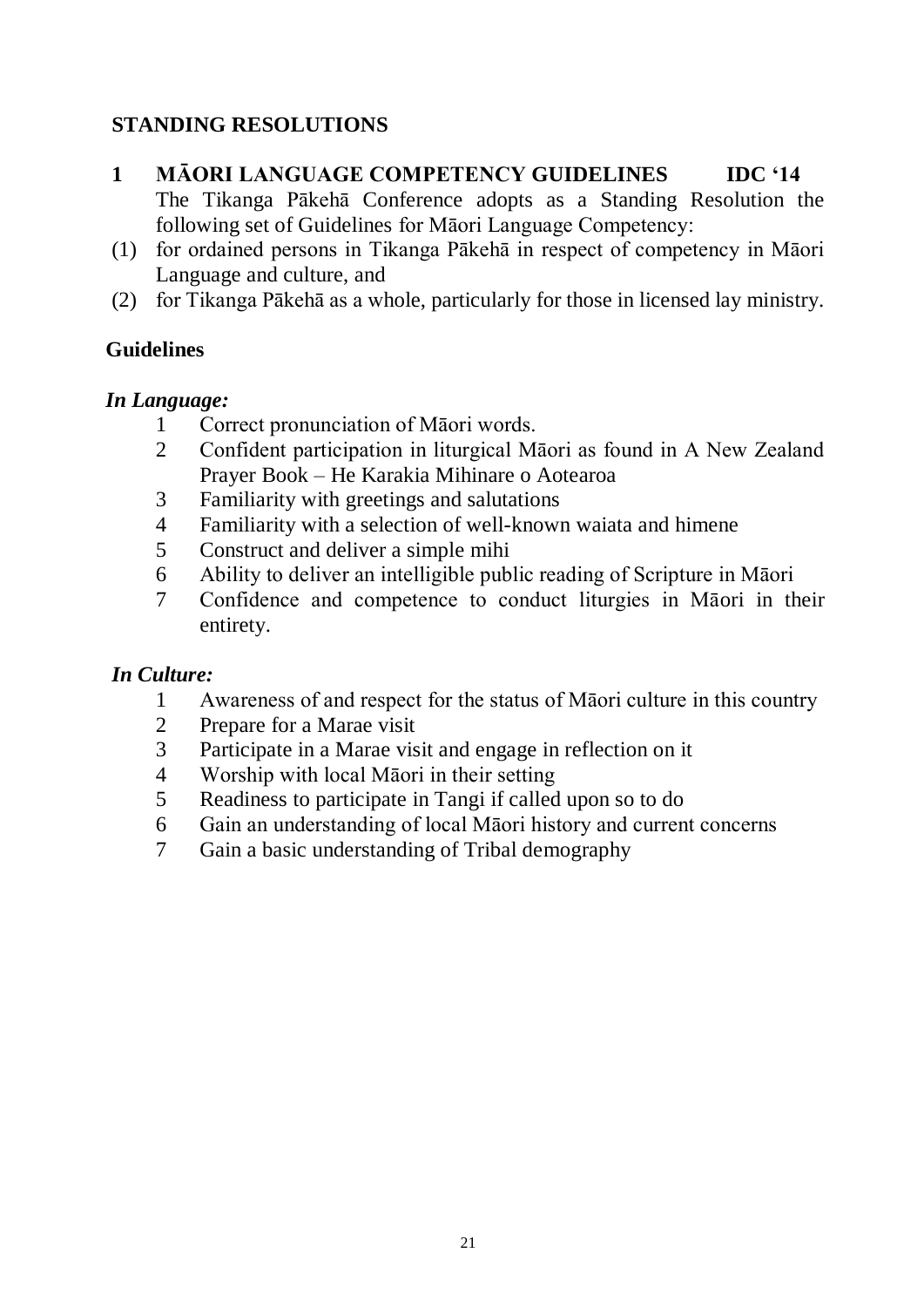## **2 PROCEDURES FOR CREATING A REGULATION FOR COMMON PRACTICE IDC '96**

WHEREAS it is expedient that certain procedures and practices should apply within all the New Zealand Dioceses of the Anglican Church in Aotearoa, New Zealand and Polynesia, and

WHEREAS, under the provisions of Title B Canon XXII, representatives of the several Dioceses in New Zealand meet in conference between ordinary sessions of the General Synod/te Hīnota Whānui to consider, *inter alia,*  matters affecting them severally and together,

NOW THEREFORE this Tikanga Pākehā Conference of the Dioceses in New Zealand here resolves that:

- (1) Any Standing Resolution of the Tikanga Pākehā Conference which the Tikanga Pākehā Conference adopts as a Regulation for Common Practice shall apply and have effect in each Diocese in New Zealand if the Synod of that Diocese shall resolve to adopt it and from a date to be set by that Diocese.
- (2) The text of any Regulation for Common Practice adopted by the Tikanga Pākehā Conference shall be sent by the Tikanga Pākehā Conference Administrator to each New Zealand Diocese following the conclusion of the Conference which so adopted it, with a request that the Regulation be placed before the next Ordinary Session of the Diocesan Synod for adoption without amendment.
- (3) Each New Zealand Diocese is hereby requested to notify the Tikanga Pākehā Conference Administrator whether or not the Synod of that Diocese has adopted any Regulation for Common Practice promulgated by the Tikanga Pākehā Conference.
- (4) The text of every Regulation for Common Practice adopted by the Tikanga Pākehā Conference shall be printed under that general heading in the list of Standing Resolutions of the Tikanga Pākehā Conference, with a list of the dates of its adoption by the several New Zealand Dioceses.
- (5) When any Regulation for Common Practice of the Tikanga Pākehā Conference shall have been adopted by the Synods of all the New Zealand Dioceses the Administrator of the Tikanga Pākehā Conference shall within 28 days forward the text of that Regulation to the General Secretary of this Church in the same way as is required of other bodies by Standing Resolution 40 of the General Synod/te Hīnota Whānui entitled 'Copies of Regulations'.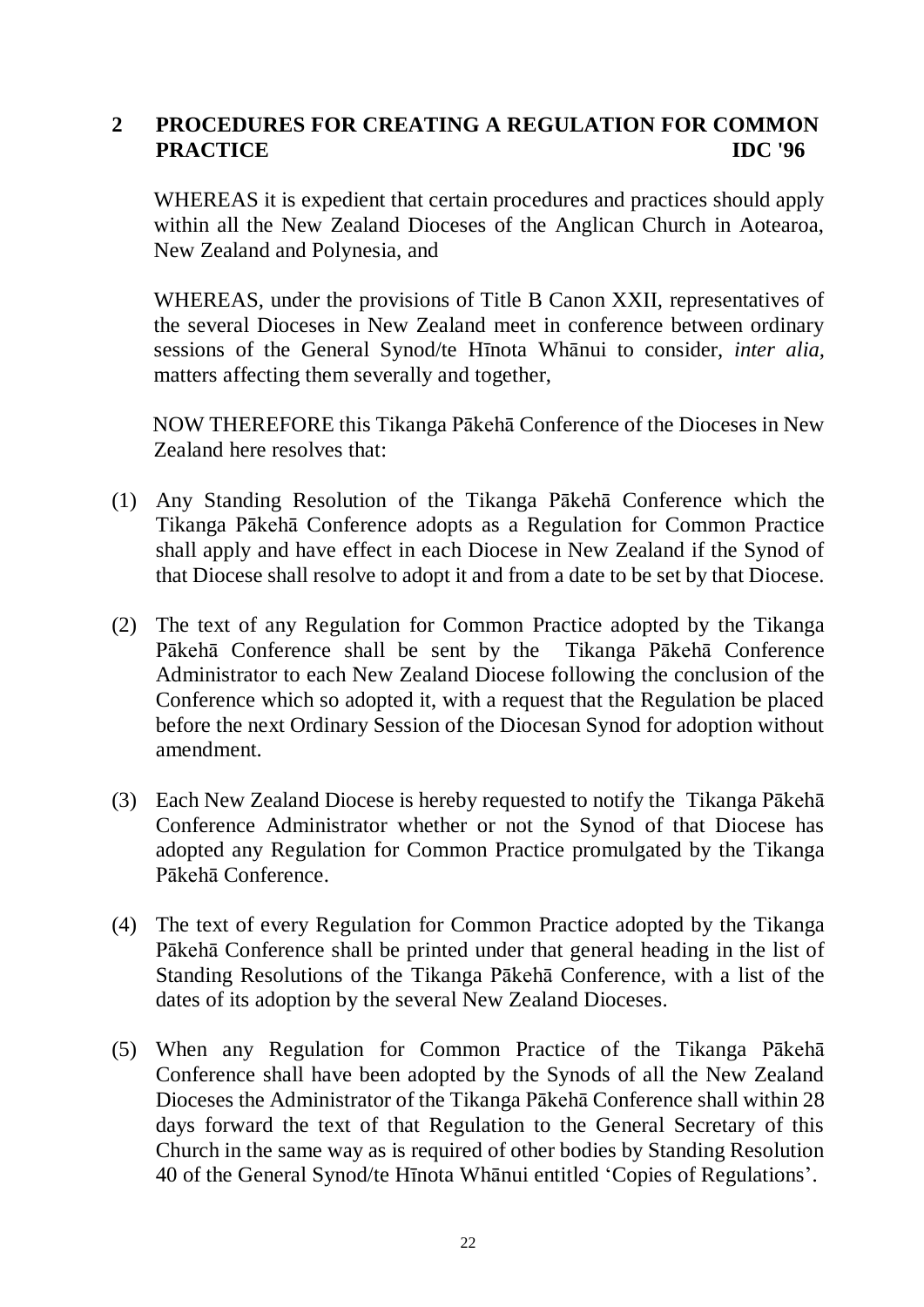(6) This Resolution shall be a Standing Resolution of the Tikanga Pākehā Conference unless and until it is rescinded by the Tikanga Pākehā Conference."

## **3 SENIOR BISHOP: TIKANGA PĀKEHĀ IDC '13**

- (1) The bishops in active full-time Episcopal ministry in Tikanga Pākehā shall nominate one of their number to be the Senior Bishop of Tikanga Pākehā. That nomination shall be subject to confirmation by the Tikanga Pākehā Conference during a meeting. If such a nomination is not confirmed by the Tikanga Pākehā Conference then the process shall be repeated until nomination is confirmed. A meeting of the Tikanga Pākehā Conference held predominantly for this purpose may be conducted by any means approved by the Tikanga Pākehā Conference Co-ordinating Group including electronic means.
- (2) Unless the Tikanga Pākehā Conference otherwise decides at the time of appointment the term for the Senior Bishop shall expire on the last day of the third ordinary session of the General Synod/Te Hīnota Whānui following the session of the General Synod/Te Hīnota Whānui next held after the appointment.
- (3) The Senior Bishop may delegate to another Tikanga Pākehā bishop in fulltime active Episcopal ministry any of his or her functions within Tikanga Pākehā. If the Senior Bishop is unable to act because of illness, infirmity or absence, such functions within Tikanga Pākehā as have not been delegated shall be undertaken by another Tikanga Pākehā bishop in full-time active Episcopal ministry, who is resident, willing and able to act and who is senior as determined by the date of Episcopal ordination. Such Bishop shall be known as the Coordinating Bishop and shall not by virtue of office be part of any Primacy.
- (4) This resolution shall be a Standing Resolution of the Tikanga Pākehā Conference unless and until rescinded by the Tikanga Pākehā Conference.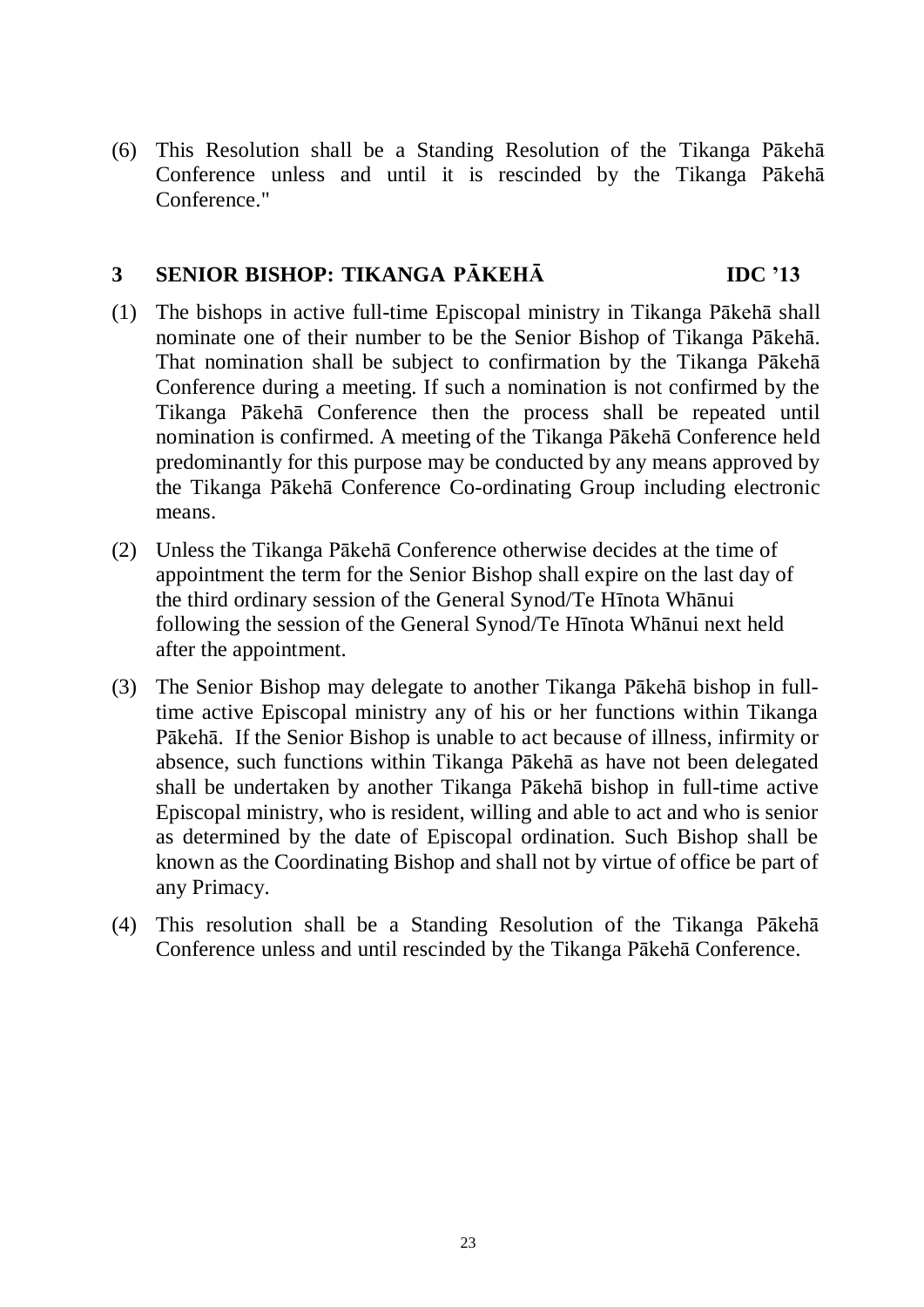## **REGULATIONS FOR COMMON PRACTICE**

#### **SYNODICAL CONFERENCE DECISIONS**

*Pursuant to Title B Canon XXII clause 2 the Tikanga Pākehā Conference, acting in Synodical Conference, has approved the following:*

#### **1 REVISED COMMON LECTIONARY TPC**

- **IDC '93, Synodical Conference** (1) That the Revised Common Lectionary (RCL) be authorised for use as an optional alternative to the lectionaries which are formularies throughout Tikanga Pākehā, and be recommended for use in Co-operating Parishes;
- (2) That the Tikanga Pākehā Liturgical Commission be asked to evaluate the RCL and report back to the next ordinary biennial meeting of the Tikanga Pākehā Conference with a view to recommending, or otherwise, that the RCL be proposed to the General Synod/te Hīnota Whānui as an additional Formulary of the Anglican Church in Aotearoa, New Zealand and Polynesia.
- (3) That this authorisation remain in force until rescinded by the Tikanga Pākehā Conference; and
- (4) That we inform the NCUC (Negotiating Churches Unity Council) of this authorisation